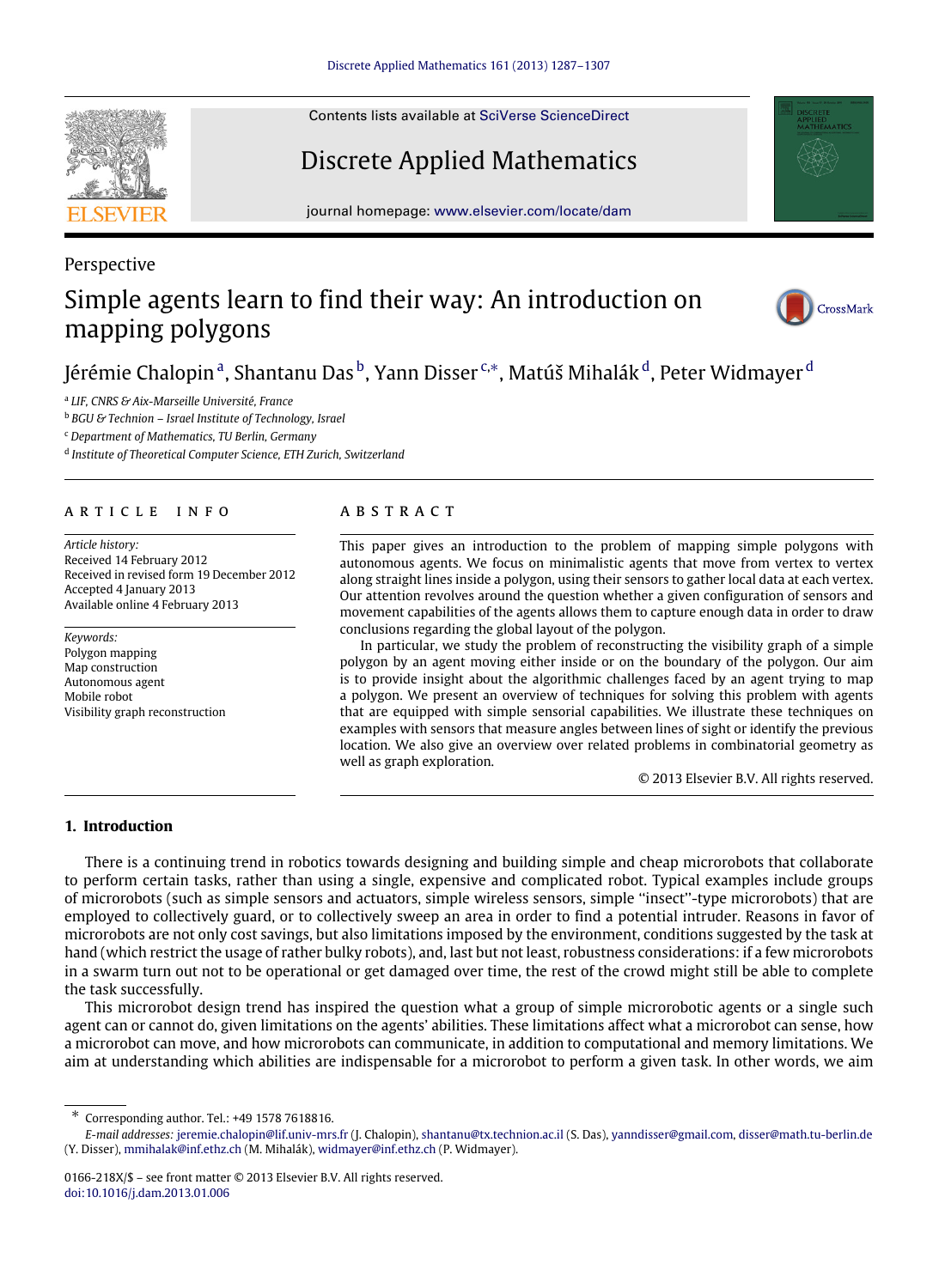<span id="page-1-1"></span>

**Fig. 1.** Left: A simple polygon with embedded visibility graph. Right: The polygon as perceived locally by an agent located at  $v_0$ . All that the agent can observe is an order of the edges incident to its location. Except for the two boundary edges, the agent does not know to which vertex, or in which direction, each edge leads.

to identify minimal sets of abilities such that these abilities allow the robot to perform the task at hand, but any weaker configuration is insufficient. This leads to very simple, abstract robots that we will call ''agents'' from now on. Just like Columbus could not identify what he saw when he landed in America, the agents we are going to use throughout the next sections have no way of directly identifying the objects they sense. They are worse off than Columbus in that they have no notion of coordinates or of distances. We pose the most basic questions in such a setting: What can our agents learn about their initially unknown environment? Can they navigate in it? Can they join forces to achieve a common goal? What goals are impossible for them to reach?

Over the past decade, a wealth of fundamental research results have identified a variety of very limited configurations of abilities that still allow interesting tasks to be performed. This paper aims to serve as an introduction for newcomers to this field. The exposition is guided by the authors' own investigations, and in the core part of the paper it is limited to these. We describe an extremely simple kind of agents, working in a very simple environment, confronted with the task of inferring the layout of the environment. Specifically, the main part of the paper is concerned with a single agent that operates inside a polygon in the plane and needs to construct a ''map'' of the polygon. Our main goal is to understand for which settings a single agent can acquire enough pieces of *local* information to finally infer a *global* picture of its environment. We present how, in some cases, certain local geometric information alone can be used to obtain a global picture. In other, more involved cases, we learn how concepts from distributed computing theory help (even for a single agent), and how ideas from the general graph-exploration setting carry over to the geometric setting of polygon exploration. We also show how the stronger geometrical structure helps to achieve goals that cannot be achieved in general graphs.

Rather than confronting the reader with an abstract top-down coverage of the field, we try to delve into the world of polygon exploration with as little ado as possible. To that end we focus on a few characteristic techniques for mapping polygons in detail, and explain them using many illustrations and examples instead of a formal approach. A lightweight formal foundation is provided in Section [2.](#page-1-0) After that, we begin the tour in Section [3](#page-2-0) considering agents that move only along the boundary and measure angles induced by the current location and any two visible vertices. In Section [4,](#page-7-0) we shift our attention to agents that can move across the polygon along straight lines between vertices, but on the other hand have weaker sensors. With Section [5](#page-12-0) we finish the discussion about polygon exploration by providing an overview of other known results in the area, briefly illustrating the different agent models that have been studied. Finally, Section [6](#page-15-0) offers a glimpse on related problems beyond mapping, beyond agents, and beyond polygonal environments.

More details on most of the results presented in this paper can be found in [\[14\]](#page-20-0).

## <span id="page-1-0"></span>**2. The visibility graph reconstruction problem — model and notation**

In the following, we consider a mobile agent exploring a simple polygon  $P$  with *n* vertices (cf. [Fig. 1\)](#page-1-1). The goal of the agent is to reconstruct the visibility graph  $G_{vis}$  of  $P$ , i.e., the graph having a node for every vertex of the polygon, and an edge connecting two nodes if the corresponding vertices see each other. Two vertices of  $P$  are said to see each other if and only if the line segment connecting them lies in  $P$  entirely. In that way, every edge of  $G_{vis}$  corresponds to a line segment in  $P$ , and we refer to edges and the corresponding line segments interchangeably. Similarly, we identify each vertex of  $\mathcal P$  with the corresponding node of  $G_{vis}$ . We fix some vertex  $v_0$  and write  $v_0, v_1, \ldots, v_{n-1}$  to denote the vertices of P in the order in which they are encountered along a tour of the boundary which starts at  $v_0$  and locally has the interior of  $P$  on its left. From now on, we refer to this order as the counter-clockwise order along the boundary of P. Finally, we write  $d_i$ ,  $0 \le i < n$ , to denote the degree of  $v_i$ , i.e., the number of edges incident to  $v_i$  in  $G_{vis}$ . For convenience, all operations on indices are understood modulo *n*.

This paper is centered around the question how much local data has to be collected about  $P$  in order to infer  $G_{vis}$ . In order to capture the data collection in  $P$  formally, we introduce a very basic agent that moves inside  $P$  and makes local observations in the process. The idea is to keep the agent model as simplistic as possible and extend it later, depending on what local data we are interested in. The agent is modeled as a point (a dimensionless object) moving from vertex to vertex along straight lines inside  $\mathcal{P}$ , i.e., along edges of  $G_{vis}$ . In the beginning, the agent is located at  $v_0$ , and the only information it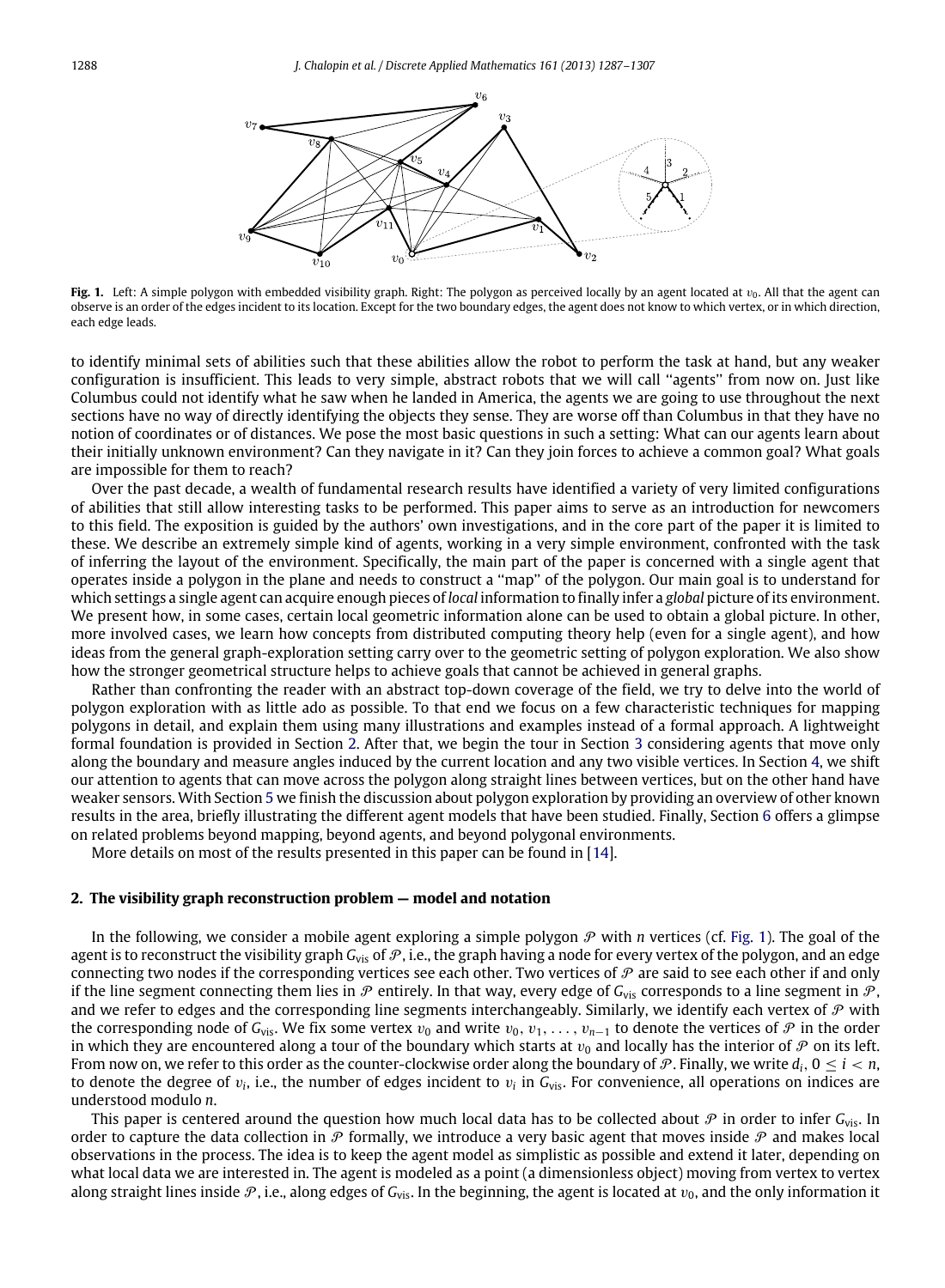<span id="page-2-1"></span>

**Fig. 2.** If the agent can distinguish some vertex  $v^*$  (in our example  $v^* = v_0$ ), it can easily determine where edges lead: starting at a vertex  $v_i$ , the agent can identify the target of an edge by moving along this edge and then along the boundary until it encounters  $v^*$ , counting the number of moves it makes.

has about  $P$  is that  $P$  is a simple polygon. The agent does not know any information about *n*, the number of vertices of  $P$ . While located at a vertex  $v_i$ , the agent perceives the edges of  $G_{\text{vis}}$  incident to  $v_i$  in counter-clockwise order, starting with the boundary edge { $v_i$ ,  $v_{i+1}$ } (cf. [Fig. 1\)](#page-1-1). We choose  $v_0$  to be the agent's initial location, therefore the agent can keep track of its global position as long as it moves along the boundary only. However, it can neither perceive the global index *i* of its location  $v_i$  directly, nor the global indices of the vertices to which the edges from  $v_i$  lead. This means that once it moves along an edge through the inside of  $P$ , in a way, the agent looses sense of its global position. The counter-clockwise ordering of the edges at a vertex is the only means of orientation that the agent has when deciding a move. The move itself is assumed to be instantaneous, i.e., the agent cannot make any observations while moving. Every movement decision of the agent and the conclusions it draws from local observations are based on all the information it has collected so far – a history of movement decisions and observed vertex degrees. Because our focus is to study the effect of movement and sensing capabilities, we do not restrict the agent computationally, and we assume that the agent has enough memory to store all the history of movements and observations. The question is whether the information collected this way is sufficient for the agent to infer *G*vis.

From now on, we will refer to an agent in the above model as the *basic agent.* In later sections, variants of the basic agent will be introduced, mainly extending its sensing capabilities.

For a particular extension of the model, the central question is whether the agent can solve the *visibility graph reconstruction problem*, i.e., whether it can infer the graph *G*vis within a finite number of operations. To be more precise, we want the agent to construct a particular copy of  $G_{vis}$ , where the edges are locally labeled at each vertex  $v$  such that this edge-labeling corresponds to the counter-clockwise ordering of the vertices visible from  $v$  (see for example [Fig. 13\)](#page-8-0). Such a copy of *G*vis provides a map that helps the agent to navigate its movements within the polygon. If this problem can be solved for a given agent model we say that the agent can *reconstruct G*vis. We will sometimes use the expression of *constructing* a visibility graph  $G'_{vis}$  that fits the observations of the agent, in the sense that there is a polygon  $\mathcal{P}'$  with visibility graph  $G'_{vis}$ , such that the agent would make the same observations in  $\mathcal{P}'$  as in  $\mathcal{P}$ . In contrast, the *reconstruction* problem requires the agent to be able to find the unique graph *G*vis (up to a cyclic renaming of the nodes) that corresponds to the original polygon  $\mathcal{P}$ .

In order to reconstruct the visibility graph, it is sufficient to decide for every vertex where the edges incident to this vertex lead in terms of global identities (i.e., global indices). This task becomes trivial if there is a vertex  $v^\star$  with the property that the agent can distinguish at any time whether or not it is currently located at  $v^*$ . In that case, the agent can decide where an edge leads simply by moving along the edge and then counting the number of moves along the boundary that it takes to get back to  $v^\star$  (cf. [Fig. 2\)](#page-2-1). Hence, the visibility graph reconstruction problem is non-trivial only if no individual vertex of  $\mathcal F$ can be recognized by the agent. In some sense, the problem is difficult only if  $\mathcal P$  is symmetric with respect to the data which the agent is able to perceive.

In the next two sections we will demonstrate two main solution approaches that proved to be successful for analyzing the visibility graph reconstruction problem. For the first approach, we show how arguments from computational geometry can be applied to our problem when the agent's sensing capabilities provide enough geometric information about the polygon. In Section [3,](#page-2-0) we consider an agent which can measure the angles between the lines to all currently visible vertices. We will see that this ability provides enough geometric information to reconstruct the shape of the polygon (and thus also the visibility graph of the polygon). In this approach, the difficulty lies in using the geometric information the sensing provides. For the second approach, we show how ideas from distributed computing apply in the geometric setting. In Section [4](#page-7-0) we will demonstrate an approach in which the movements of the agent play a key role. In that setting, the agent first obtains a rough map of the environment by moving around in a systematic fashion. Intuitively, the agent computes an arc-labeled directed graph in which a node represents a set of vertices of the polygon that appear indistinguishable to the agent, and the labels of the outgoing arcs encode the information that the robot senses at a vertex. This rough map and the specific geometric interpretation of the edge-labels are then used to reconstruct the visibility graph of the polygon.

## <span id="page-2-0"></span>**3. Reconstruction from geometrical data**

In this section we consider the *angle agent* that, roughly speaking, is able to measure the exact angle between any two lines to vertices visible from its current location. Based on the results in [\[16\]](#page-20-1), we will show that an angle agent can reconstruct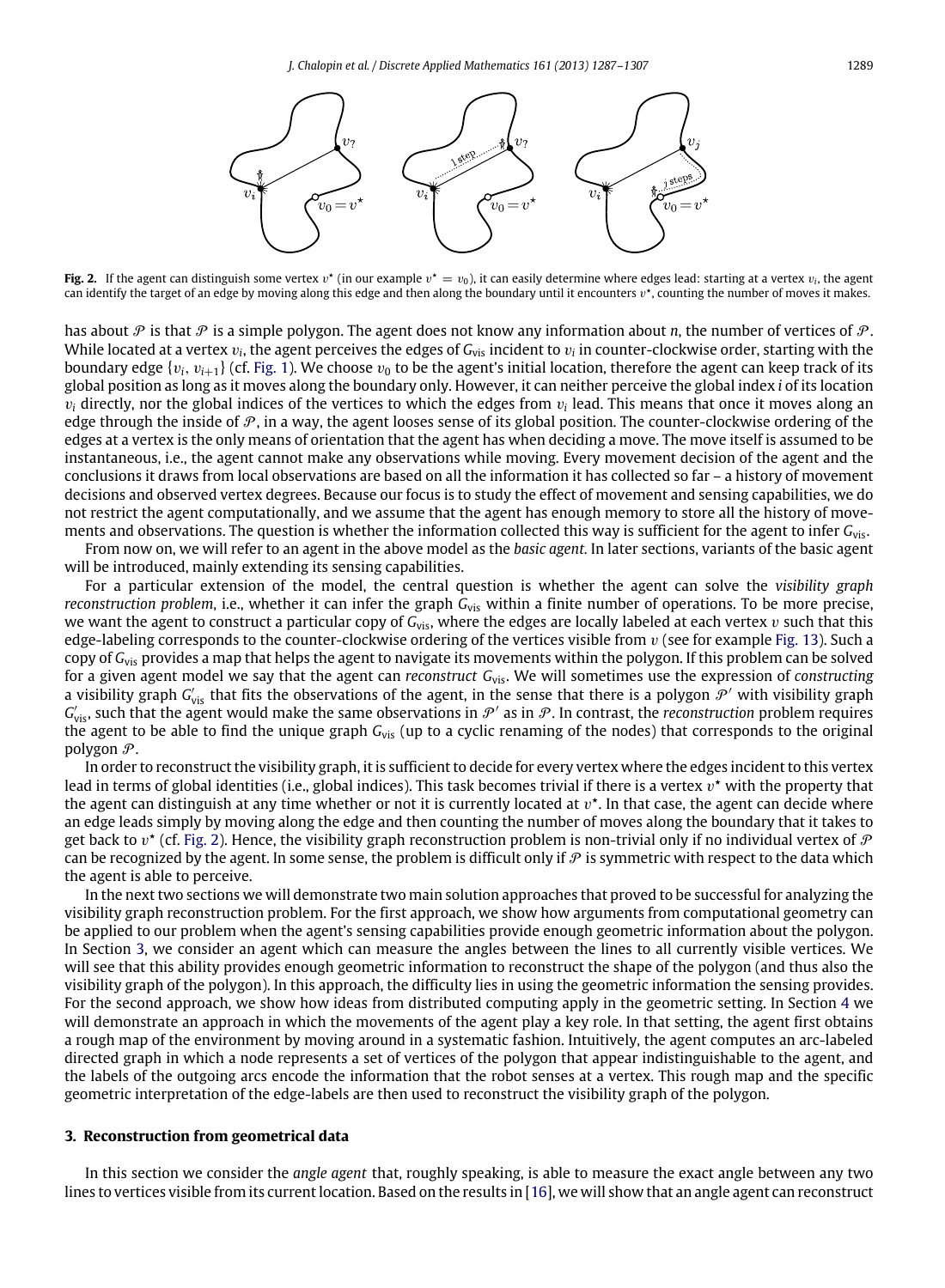

<span id="page-3-1"></span><span id="page-3-0"></span>**Fig. 3.** Two polygons with different visibility graphs that yield the same observations to a basic agent that moves once around the boundary.



**Fig. 4.** Left: An angle measurement at a vertex yields the list of angles between adjacent edges of *G*vis in counter-clockwise order, here (32°, 66°, 34°). Right: The angle between non-adjacent edges can easily be computed by summing the angles in between.

the visibility graph. To present the key ideas of the reconstruction method, we will assume that an angle agent knows *n*, the number of vertices of the polygon. It can be shown, however, that the knowledge of *n* is not necessary, and that in fact the angle agent can infer *n* [\[17\]](#page-20-2).

Recall that the basic agent is allowed to freely move along the edges of *G*vis. In contrast, it will turn out that the angle agent can reconstruct the visibility graph by moving along the edges of the boundary only. Because the agent does not need to use all of its movement capabilities, in a way, the ability to measure angles is a ''strong'' ability. In Section [4](#page-7-0) we will see a ''weaker'' agent which extensively uses its movement capabilities in order to reconstruct the visibility graph. It is worth mentioning that the basic agent is not able to reconstruct the visibility graph by moving along the boundary only, even if it knows *n*, as [Fig. 3](#page-3-0) illustrates.

We now define the angle agent more precisely as an extension of the basic agent. In addition to the abilities of the basic agent, the angle agent can perform, before each move, an *angle measurement* at the vertex  $v_i$  of  $P$  at which it is currently located. For every two vertices *u*, w visible to v*<sup>i</sup>* (in this order), the angle measurement returns the counter-clockwise angle formed by the line-segments  $\overline{v_i u}$  and  $\overline{v_i w}$  (in this order). We call this angle the *angle at*  $v_i$  *between u and* w, or simply the *angle between u and* w if the location of the agent is clear from the context. By  $\angle_{v}(u, w)$  we denote the counter-clockwise angle between the line segments  $\overline{vu}$  and  $\overline{vw}$  in this order, even if the vertices involved do not mutually see each other. An angle measurement at vertex  $v_i$  can be represented by a list  $(\alpha_1, \alpha_2, \ldots, \alpha_{d_i-1})$ , where  $d_i$  is the degree of  $v_i$ , and  $\alpha_j$  denotes the angle at  $v_i$  between the *j*-th and the (*j* + 1)-th vertex visible to  $v_i$  (cf. [Fig. 4\)](#page-3-1). Observe that we can represent the angle measurement by this list of length *d<sup>i</sup>* −1, as the angle between any two vertices *u*, v visible to v*<sup>i</sup>* is easy to infer by summing the enclosed angles (cf. [Fig. 4\)](#page-3-1).

We note that if the angle agent can reconstruct the visibility graph of the underlying polygon  $\mathcal{P}$ , then it can also reconstruct the geometry of the polygon up to similarity (translation, rotation, and scaling): From *G*vis, the agent can compute a triangulation of P and fix the positions of  $v_0$  and  $v_1$  in the plane. As the angle agent can infer all three angles of each triangle in the triangulation from the angle measurements, the position of two vertices of a triangle in the plane is sufficient to derive the position of the third. The agent can therefore gradually deduce the positions of all vertices by repeatedly considering triangles where exactly two positions are known, starting with the triangle containing both  $v_0$  and  $v_1$ . As a consequence, for the angle agent, the visibility graph reconstruction problem can equivalently be seen as the problem of reconstructing the geometry of  $P$  (up to similarity).

As we will see, the angle agent is able to solve the visibility graph reconstruction problem from the data collected during a single tour of the boundary [\[16\]](#page-20-1). In this case, the visibility graph reconstruction problem can be reformulated as a purely geometrical problem that does not involve a mobile agent at all: We can forget about the agent once it has moved once fully around  $\mathcal{P}$ , gathering the angle measurements at every vertex. Note that here the agent needs its knowledge about  $n$ without, it is not clear how far to move in order to have traveled once around the boundary. After its tour of the boundary, the agent has gathered a list of the angle measurements at every vertex, ordered as they appear along the boundary in counter-clockwise order. We call this the *ordered list of angle measurements.* The difficulty of the reconstruction problem entirely lies in how to use this data algorithmically. The reconstruction problem becomes (cf. [Fig. 5\)](#page-4-0).

*Given the ordered list of angle measurements of*  $P$ , *find*  $P$ .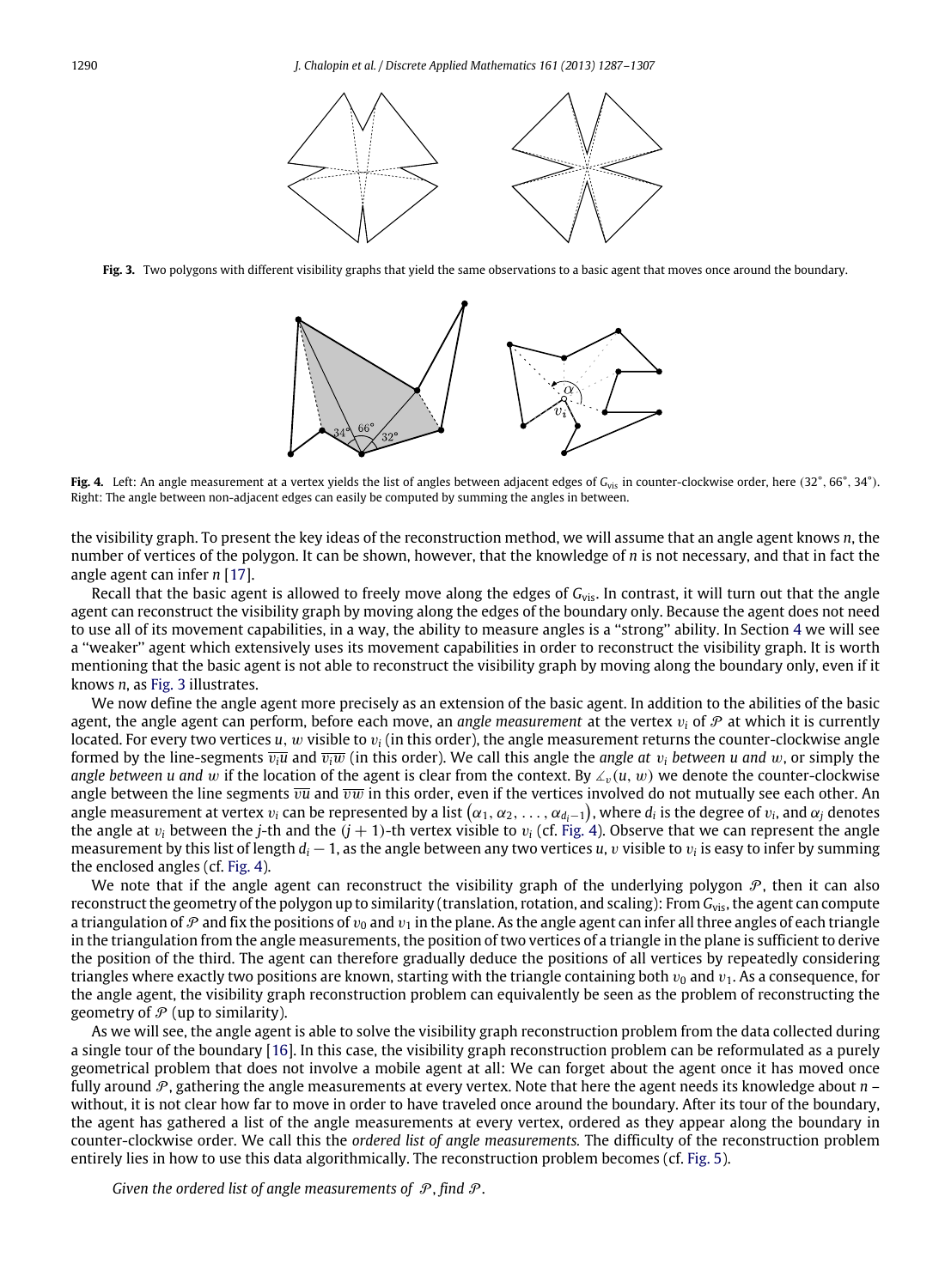

<span id="page-4-1"></span><span id="page-4-0"></span>Fig. 5. Given the angle measurement for each vertex in counter-clockwise order (left), the goal is to find the unique polygon that fits these angle measurements (right).



**Fig. 6.** Progress of the reconstruction of a polygon  $P$  after step  $k = 4$ . From left to right: the polygon  $P$ , its visibility graph  $G_{vis}$ , and the subgraphs of  $G_{vis}$ that have fully been reconstructed after *k* = 4 steps (schematically depicted as shaded areas — no edges of the visibility graph are depicted). All subgraphs of  $G_{vis}$  induced by  $k + 1 = 5$  consecutive vertices (shaded areas) are already fully reconstructed. Edges between vertices that are more than *k* steps apart along the boundary have not been reconstructed yet.

We note that with weaker sensors a single tour along the boundary does not suffice to reconstruct the visibility graph, and that a more involved movement and data collection strategy is necessary (as we will see in Section [4\)](#page-7-0). In turn, the problem of reconstructing a visibility graph cannot in general be formulated as a purely geometrical problem.

It is worth stressing that the reconstruction problem asks for the unique visibility graph  $G_{\text{vis}}$  of  $\mathcal{P}$ , and hence the shape of  $P$ . We are not content with just some polygon  $P'$  that has the same ordered list of angle measurements. One can easily find some polygon that fits the angle measurements by trying all possible visibility graphs with *n* vertices, until a compatible one is found. On the other hand, it is not clear whether we can always deduce  $P$  itself and guarantee that we really reconstructed the original polygon (up to similarity), and not some other polygon with the same ordered list of angle measurements. In other words: Does an ordered list of angle measurements uniquely determine a polygon? We will show that this is the case.

## <span id="page-4-2"></span>*3.1. A reconstruction algorithm*

We prove that  $G_{vis}$  can be reconstructed from the ordered list of angle measurements of  $P$ . We do this by developing an iterative algorithm that constructs a compatible visibility graph. We will show that this algorithm is guaranteed to reconstruct the original visibility graph *G*vis.

The algorithm gradually builds  $G_{\rm vis}=(V,E)$ . In the beginning, we start with a graph  $G^{(0)}=(V,E^{(0)})$  with an empty set of edges  $E^{(0)} = \emptyset$ . In step  $k = 1, 2, ..., \lceil \frac{n}{2} \rceil$ , we build  $G^{(k)} = (V, E^{(k)})$  by identifying all edges of  $G_{vis}$  of the form  $\{v_i, v_{i+k}\}$ and adding them to *E*<sup>(k−1)</sup> in order to obtain *E*<sup>(k)</sup>. In other words, G<sup>(k)</sup> contains exactly the edges of G<sub>vis</sub> that connect vertices which are at most *k* edges apart along the boundary (cf. [Fig. 6\)](#page-4-1). By definition, every subgraph of *G* (*k*) induced by at most *k*+1 consecutive vertices along the boundary is equal to the subgraph of *G*vis induced by the same vertices. Observe that for  $k\geq \lceil\frac{n}{2}\rceil$ , we have  $G^{(k)}=G_{\text{vis}}$ , as no two vertices can be further apart than  $\lceil\frac{n}{2}\rceil$  edges along the boundary. The only ingredient we are missing for a complete algorithm is a criterion to decide in step *k*, for each  $v_i \in V$ , whether  $\{v_i, v_{i+k}\} \in E$ . If we can find a criterion that is both necessary and sufficient, we obtain an algorithm that is guaranteed to reconstruct the visibility graph *G*vis.

Clearly, for  $k = 1$ , the criterion is trivial: every vertex sees both its neighbors along the boundary, and thus every edge of the form  $\{v_i, v_{i+1}\}$  is part of  $G_{vis}$  and needs to be added to  $E^{(1)}$ . By induction, it remains to be shown how to decide whether  ${v_i, v_{i+k+1}}$  ∈ *E* in step *k* + 1 of the algorithm, assuming that  $G^{(k)}$  has already been computed. As  $G^{(k)}$  is known, we know for every vertex  $v_i \in V$  which vertices in  $\{v_{i+1}, v_{i+2}, \ldots, v_{i+k}\}$  and in  $\{v_{i-k}, v_{i-k+1}, \ldots, v_{i-1}\}$  are visible to  $v_i$  (cf. [Fig. 7\)](#page-5-0). The remainder of this section shows how to use this information in order to decide whether  $\{v_i, v_{i+k+1}\}\in E$  for any  $v_i \in V$ .

By  $r_i^{(k)}$  we denote the number of vertices that  $v_i$  sees on its "right" among  $\{v_{i+1},v_{i+2},\ldots,v_{i+k}\},$  i.e.,  $r_i^{(k)}$  is the degree of  $v_i$  in the subgraph of  $G_{vis}$  induced by the set of vertices  $\{v_i, v_{i+1}, \ldots, v_{i+k}\}$ . Similarly,  $l_i^{(k)}$  is the degree of  $v_i$  in the subgraph of  $G_{vis}$  induced by the set of vertices  $\{v_{i-k}, v_{i-k+1}, \ldots, v_i\}$ . If  $v_i$  sees  $v_{i+k+1}$ , then the corresponding edge is the  $(r_i^{(k)} + 1)$ -th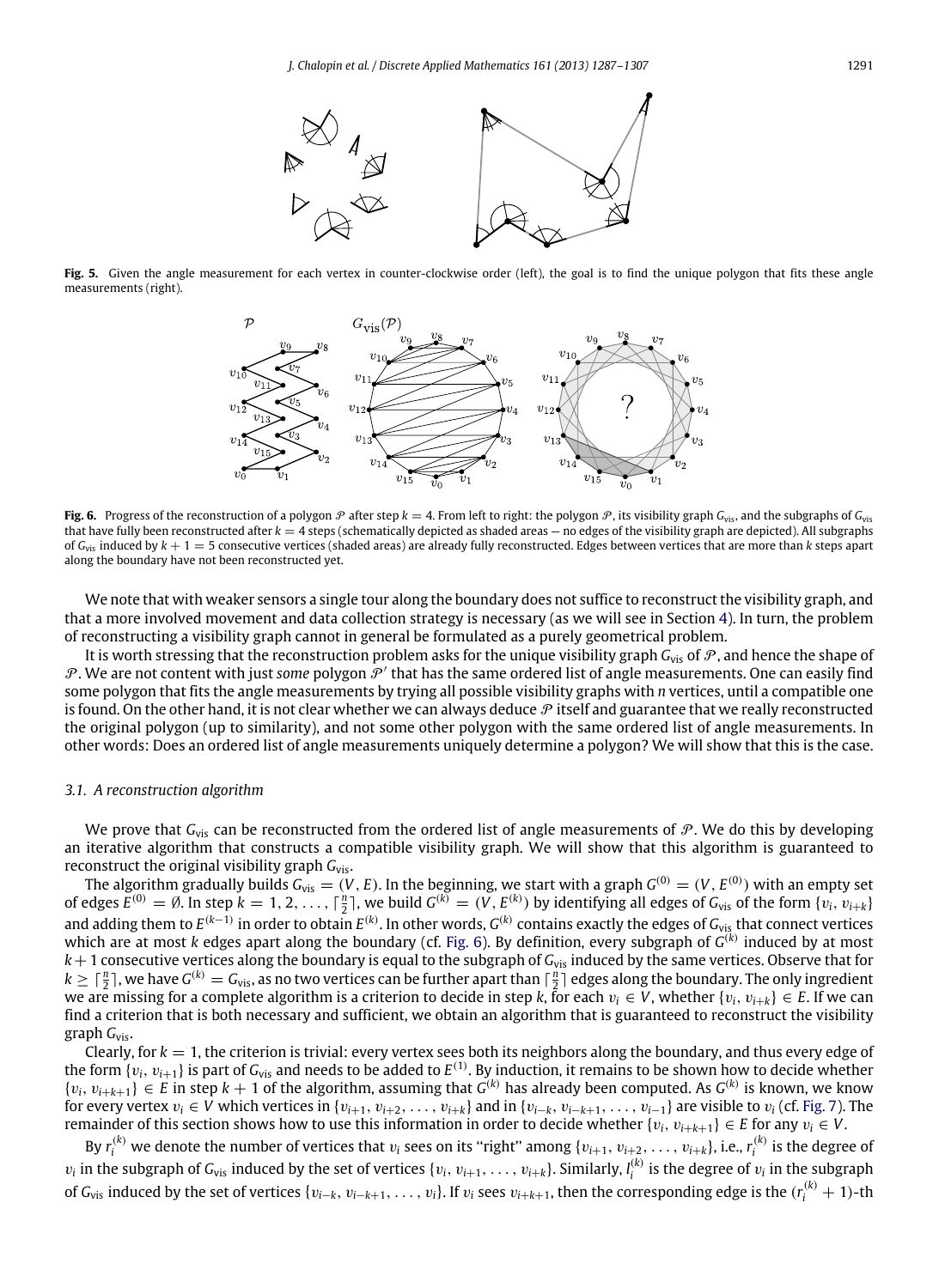

<span id="page-5-1"></span><span id="page-5-0"></span>**Fig. 7.** State of the reconstruction of G<sub>vis</sub> after step *k* of the algorithm. For every vertex  $v_i$ , the neighbors of  $v_i$  in { $v_{i+1}, \ldots, v_k$ } have already been identified. Hence, the subgraphs of *G*vis depicted by the shaded areas have been fully reconstructed. In the next step, the algorithm has to decide whether v*<sup>i</sup>* sees  $v_{i+k+1}$ , and thus whether  $\{v_i, v_{i+k+1}\}$  is an edge of  $G_{\text{vis}}$ .



Fig. 8. Knowledge about the edges of  $v_i$  and  $v_{i+k+1}$  after step k of the algorithm. Left: the edges from  $v_i$  to vertices in  $\{v_{i+1}, \ldots, v_{i+k}\}$  and in  $\{v_{i-1}, \ldots, v_{i-k}\}$ have been identified. If  $v_i$  has  $r_i^{(k)}$  neighbors in  $\{v_{i+1},\ldots,v_{i+k}\}$ , then deciding whether  $v_i$  sees  $v_{i+k+1}$  is equivalent to deciding whether the  $(r_i^{(k)}+1)$ -th edge of  $v_i$  leads to  $v_{i+k+1}$ . Right: If  $v_{i+k+1}$  has  $l_{i+k+1}^{(k)}$  neighbors in  $v_{i+1},\ldots,v_{i+k}$ , then deciding whether  $v_{i+k+1}$  sees  $v_i$  is equivalent to deciding whether the  $(d_{i+k+1} - l_{i+k+1}^{(k)})$ -th edge of  $v_{i+k+1}$  leads to  $v_i$ .

edge of  $v_i$  and the ( $d_{i+k+1}-l_{i+k+1}^{(k)}$ )-th edge of  $v_{i+k+1}$  (cf. [Fig. 8\)](#page-5-1). Recall that the edges are locally ordered in counter-clockwise order.

Let us first consider the case in which  $v_i$  does see  $v_{i+k+1}$ . Then, we claim, there has to be a vertex in  $\{v_{i+1}, v_{i+2}, \ldots, v_{i+k}\}$ which sees both  $v_i$  and  $v_{i+k+1}$ . To see this, observe that there is a triangulation of P which uses the edge  $\{v_i, v_{i+k+1}\}$  in two triangles. As  $k \geq 1$ , there must be a vertex  $v_j \in \{v_{i+1}, v_{i+2}, \ldots, v_{i+k}\}\$  that forms a triangle in the triangulation with  $v_i$  and  $v_{i+k+1}$ . By definition,  $v_i$  sees both  $v_i$  and  $v_{i+k+1}$  (cf. [Fig. 9\)](#page-6-0), which proves our claim. Evidently, for every  $v_j \in \{v_{i+1}, v_{i+2}, \ldots, v_{i+k}\}\$  which sees both  $v_i$  and  $v_{i+k+1}$ , we have that  $\angle_{v_i}(v_j, v_{i+k+1}) + \angle_{v_j}(v_{i+k+1}, v_i) + \angle_{v_{i+k+1}}(v_i, v_j) = \pi$ .

Based on the considerations above, we can derive a checkable necessary condition which has to hold if  $v_i$  sees  $v_{i+k+1}$ . First of all, in the set  $\{v_{i+1}, v_{i+2}, \ldots, v_{i+k}\}$  there has to be a vertex which sees both  $v_i$  and  $v_{i+k+1}$ . By induction,  $G^{(k)}$  has already been computed and therefore we can easily check whether such a vertex  $v_j$  exists. Now let x, y be such that  $v_j$  is the *x*-th vertex visible to  $v_i$  and the *y*-th vertex visible to  $v_{i+k+1}$ . We can look up the angle  $\alpha$  at  $v_i$  between the *x*-th and the  $(r_i^{(k)} + 1)$ -th edge and the angle  $\beta$  at  $v_{i+k+1}$  between the  $(d_{i+k+1} - l_{i+k+1}^{(k)})$ -th and the *y*-th edge in the angle measurements at  $v_i$  and  $v_{i+k+1}$ , respectively. Similarly, we can look up the angle  $\gamma = \mathbb{Z}_{v_j}(v_{i+k+1}, v_i)$  as we know which edges at  $v_j$  lead to  $v_i$  and to  $v_{i+k+1}.$  If  $v_i$  sees  $v_{i+k+1}.$  we must have  $\alpha+\beta+\gamma=\pi.$  as then  $\alpha=\measuredangle_{v_i}(v_j,v_{i+k+1})$  and  $\beta=\measuredangle_{v_{i+k+1}}(v_i,v_j).$  In total, we get that if  $v_i$  sees  $v_{i+k+1}$ , we can find a vertex in  $\{v_{i+1}, v_{i+2}, \ldots, v_{i+k}\}$  seeing both  $v_i$  and  $v_{i+k+1}$ , and for each such vertex  $v_i$  we must have  $\alpha + \beta + \gamma = \pi$ . We will argue that this condition is also sufficient for  $v_i$  and  $v_{i+k+1}$  to see each other. As the condition is easy to check, this completes the inductive step of the algorithm.

In order to prove that our condition is sufficient, we need to show that if  $v_i$  does not see  $v_{i+k+1}$ , then for every vertex  $v_j$ in  $\{v_{i+1}, v_{i+2}, \ldots, v_{i+k}\}\$  that sees both  $v_i$  and  $v_{i+k+1}$ , we have  $\alpha + \beta + \gamma \neq \pi$ . This is immediate for all such  $v_j$ 's for which  $\gamma > \pi$ , so it remains to consider  $v_j$ 's for which  $\gamma \leq \pi$ . Observe that, as  $v_i$  and  $v_{i+k+1}$  do not see each other, we then have  $\gamma < \pi$ . Thus,  $v_i$ ,  $v_j$  and  $v_{i+k+1}$  are the vertices of a triangle in counter-clockwise order. The inner angles of this triangle must sum up to  $\pi$ , i.e.,  $\measuredangle_{v_i}(v_j, v_{i+k+1}) + \measuredangle_{v_j}(v_{i+k+1}, v_i) + \measuredangle_{v_{i+k+1}}(v_i, v_j) = \pi$ . As  $\gamma = \measuredangle_{v_j}(v_{i+k+1}, v_i)$ , it is enough to show that  $\alpha < \angle_{v_i}(v_j, v_{i+k+1})$  and  $\beta < \angle_{v_{i+k+1}}(v_i, v_j)$  when  $v_i$  does not see  $v_{i+k+1}$ .

To see that this is the case, consider the right part of [Fig. 9.](#page-6-0) The part of the boundary of  $P$  between  $v_{i+k+1}$  and  $v_i$  (in counter-clockwise order) is the only part of the boundary that can block the line-of-sight between  $v_i$  and  $v_{i+k+1}$ . This is because the line-of-sight from  $v_j$  to  $v_i$  and from  $v_j$  to  $v_{i+k+1}$  must remain unblocked, and  $\measuredangle_{v_j}(v_{i+k+1}, v_i) < \pi$ . But this means that there must be vertices from  $\{v_{i+k+2},v_{i+k+3},\ldots,v_{i-1}\}$  inside the triangle  $v_i,v_j,v_{i+k+1}.$  The  $(r_i^{(k)}+1)$ -th edge of  $v_i$  must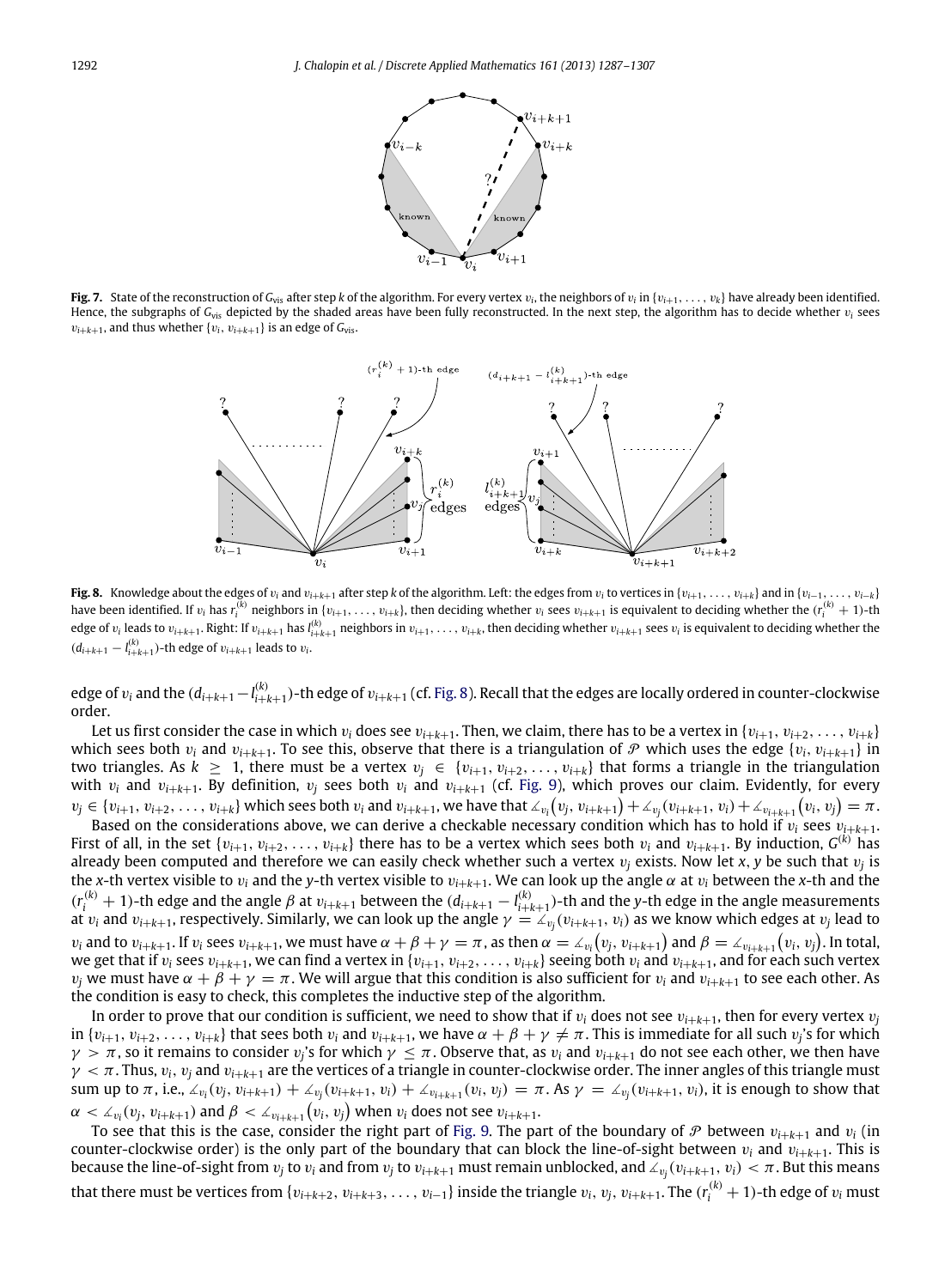<span id="page-6-0"></span>

<span id="page-6-1"></span>**Fig. 9.** Schematic illustration of the induction step of the reconstruction of G<sub>vis</sub>. Left: If  $v_i$  sees  $v_{i+k+1}$ , there has to be a vertex  $v_j$  in  $\{v_{i+1},\ldots,v_{i+k}\}$  which sees both  $v_i$  and  $v_{i+k+1}$ , and  $v_i$ ,  $v_i$ ,  $v_{i+k+1}$  form a triangle in  $G_{vis}$ . Right: If  $v_i$  does not see  $v_{i+k+1}$ , and  $v_j$  sees  $v_i$  and  $v_{i+k+1}$  at an angle  $\gamma < \pi$ , the boundary of P between  $v_{i+k+1}$  and  $v_i$  (in this order) has to block the line of sight between  $v_i$  and  $v_{i+k+1}$ .



**Fig. 10.** Two polygons of different shape with the same set of angles at every vertex. The two polygons are mirror images of each other.

lead to the "right-most" of these vertices. Hence  $\alpha < \angle_{v_i}(v_j,v_{i+k+1})$ . Similarly, it follows that  $\beta < \angle_{v_{i+k+1}}(v_i,v_j)$ , and thus  $\alpha + \beta + \gamma < \pi$ . This concludes the proof that  $\alpha + \beta + \gamma = \pi$  if and only if  $v_i$  sees  $v_{i+k+1}$ .

As we derived a necessary and sufficient condition of when to add an edge  $\{v_i, v_{i+k+1}\}$  to the visibility graph, the resulting algorithm computes a solution. A naïve implementation runs in time  $O(n^3)$ , and an implementation with running time  $O(n^2)$ was given by Chen and Wang [\[10\]](#page-20-3). We get the following theorem.

**Theorem 1** (*[\[16\]](#page-20-1)*)**.** *A simple polygon* P *is uniquely determined by its ordered list of angle measurements. Moreover, there is a polynomial-time algorithm that, given this data, reconstructs G*vis *and hence* P *.*

**Corollary 2.** *An angle agent can solve the visibility graph reconstruction problem, even if restricted to moving along the boundary only.*

## *3.2. Weaker agent models*

In the previous section we extended the basic agent model by a sensor that allows to measure the angle between any two edges incident to the agent's location. We have shown that the angle agent can always reconstruct  $\mathcal P$  up to similarity (and thus *G*vis). We actually weakened the model by restricting the agent to move along the boundary only. As we are interested in understanding how much information has to be gathered in order to reconstruct  $P$ , it is natural to ask whether our model is more powerful than actually needed for this task. We will now briefly look at different ways of weakening the angle agent further.

A key feature of our model is the assumption that both the list of measurements as well as the angles in each individual measurement are given in counter-clockwise order. This comes naturally in the context of our agent model. In terms of the geometrical formulation of the problem however, we can ask whether we really need this additional structure. Let us assume for a moment that each measurement is unordered, i.e., instead of yielding a list of angles, each measurement yields an unordered set of these same angles. [Fig. 10](#page-6-1) gives an example of two different polygons with the same ordered list of *unordered angle measurements*. This means that if the measurements are unordered, the polygon cannot alwaysbe reconstructed. Similarly, [Fig. 11](#page-7-1) gives an example of two different polygons with the same *unordered set* of ordered angle measurements, i.e., the same ordered measurements appear in both polygons, but not in the same order. This means that without knowing the order in which the measurements occur along the boundary, the polygon (or *G*vis) cannot be uniquely determined either.

Another feature of the model is that the angle agent is assumed to know the total number of vertices *n*. It has been shown, however, that the agent can even do without this prior knowledge of *n* [\[17\]](#page-20-2). The difficulty in this case is that the agent cannot collect all information in the beginning, as it would not know when it has completed its tour of the boundary. The reconstruction can still be accomplished by adapting the algorithm we presented above. The main idea is to gradually identify the vertices visible to  $v_0$  in steps  $k = 1, 2, \ldots$ , by repeatedly answering the question whether  $v_0$  sees  $v_k$ . To answer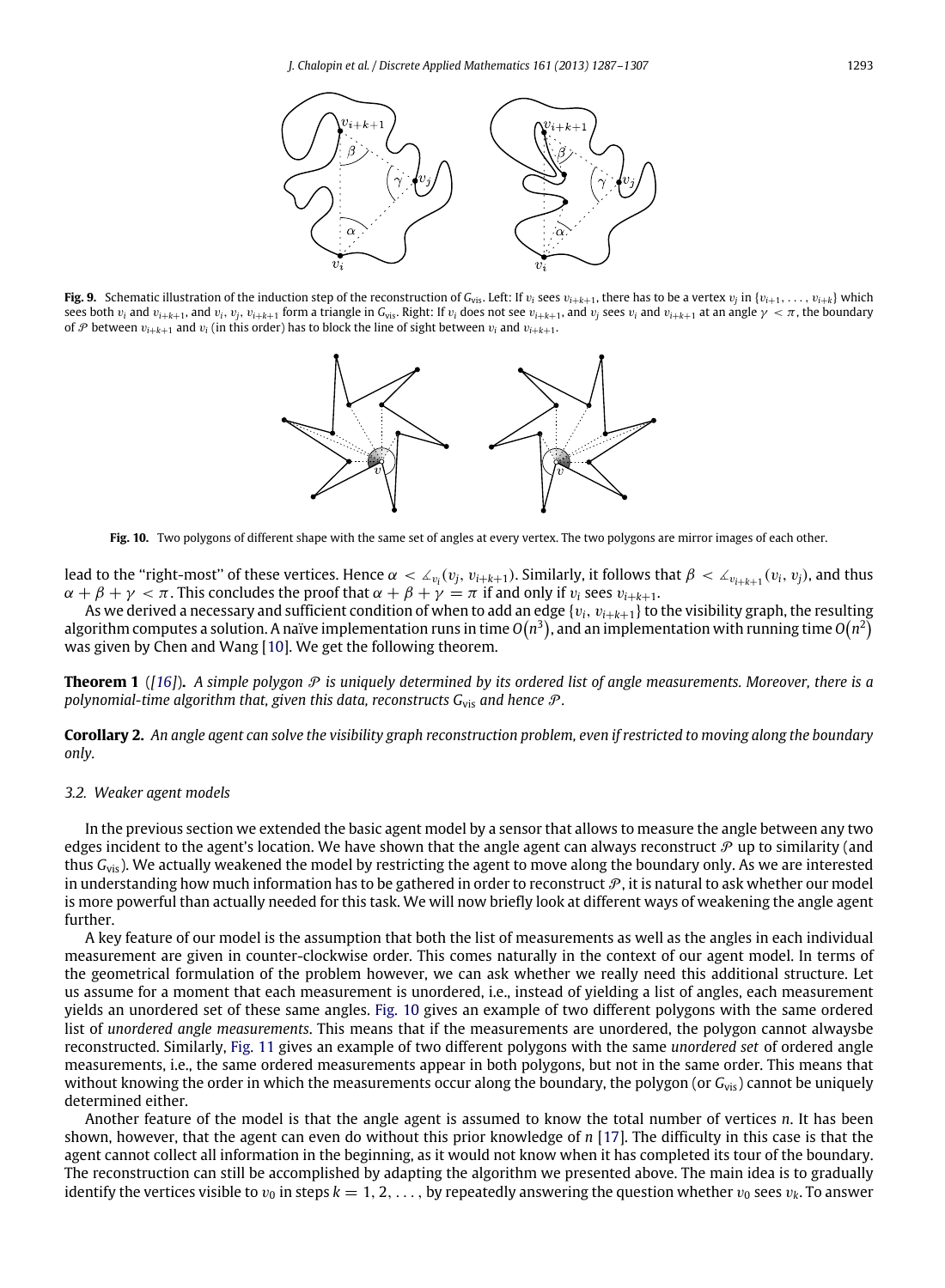

<span id="page-7-2"></span><span id="page-7-1"></span>Fig. 11. Two different polygons with the same set of angle measurements. Every angle measurement of a vertex in the left polygon also appears as the angle measurement of a vertex in the right polygon. The order in which these measurements occur along the boundary is different however.



Fig. 12. Two polygons with angle measurements that differ in exactly two angles. This allows a single vertex v, which only sees its two neighbors along the boundary, to be at different positions in both polygons. Hence, the shape of a polygon cannot always be reconstructed if two or more angles are unknown.

this, similarly to the algorithm above, the agent only needs to know the subgraph of  $G_{vis}$  induced by  $\{v_0, \ldots, v_{k-1}\}$  and the subgraph of  $G_{vis}$  induced by  $\{v_1, \ldots, v_k\}$ , as well as the angle measurements at vertices  $v_0, v_1, \ldots, v_k$ . This fact immediately yields an inductive approach, in which the agent only needs to gather one new angle measurement in each step. After all edges incident to v<sub>0</sub> have been identified, the global index of the clockwise neighbor v<sub>n−1</sub> of v<sub>0</sub> has been obtained, and thus *n*. Afterwards, the agent can either continue to use the modified algorithm for all other vertices, or it can simply fall back to the algorithm for the case where *n* is known a priori.

Another way to reduce the amount of information available to the agent is to weaken the angle measurement at each vertex. For example, the agent might only be able to measure the boundary angle of the polygon at each vertex, i.e., the angle inside the polygon formed by the two boundary edges adjacent to the vertex. It has been shown that in this case the agent cannot always reconstruct  $\mathcal{P}$  [\[4\]](#page-19-0). This remains true even if the agent can additionally decide which vertices, among those currently visible, are neighbors on the boundary (i.e., the agent can perceive the *combinatorial visibility vector*, cf. Section [5\)](#page-12-0).

Finally, we could ask what if the agent can measure all angles except for one angle (at any vertex). The missing angle can easily be computed as the sum of all boundary angles of P equals  $(n-2)\pi$ . As soon as two angle values are missing, however, there can be more than one polygon consistent with the angle measurements made by the agent (cf. [Fig. 12\)](#page-7-2).

## <span id="page-7-0"></span>**4. Reconstruction by a freely moving agent**

We approach the problem of reconstructing the visibility graph  $G_{vis}$  with an agent in the polygon  $P$  by conceptually splitting it into a data collection phase and a computation phase. In the data collection phase, the agent gathers all the information it can ever extract from  $\mathcal{P}$ , i.e., the agent gathers information until it does not need to move any further as it will not obtain new data that way. The computation phase then consists of using the collected information to derive *G*vis computationally. Throughout this section, if not mentioned otherwise, we will assume that the agent is an extension of the basic agent model and knows the number *n* of vertices of *G*vis. We will refer to such an agent as an *agent with knowledge of n*.

In the previous section we have introduced the angle agent for which a single tour along the boundary provides enough information about the polygon. In that case, the interesting part of the reconstruction of *G*<sub>vis</sub> lies in the computation phase entirely. The situation becomes more involved if a single tour around the boundary does not suffice, and the agent thus needs to move across the polygon as well. Recall that the basic agent model assumes the agent knows the counter-clockwise order of all edges incident to its location, and thus has a way of locally distinguishing them. This can be reflected in *G*vis by replacing every undirected edge by two directed arcs in opposite directions, labeling each outgoing arc of a node by its position in the local counter-clockwise order (cf. [Fig. 13\)](#page-8-0). The resulting labeling is a *local orientation* in the sense that every arc emanating from a node gets a label which is locally unique. Without extra capabilities, this labeling is the only way that an agent with knowledge of *n* can distinguish arcs. In particular the agent, in general, has no direct way of going back to where it came from: after a move, it has no immediate way of distinguishing the arc that leads back to its previous location.

As the agent is moving along arcs of *G*vis, and as all the data it can perceive is encoded in the labeling of *G*vis (the knowledge of *n* can be encoded easily), we can forget about the underlying polygon  $P$  for a while. Instead, we view our setting as an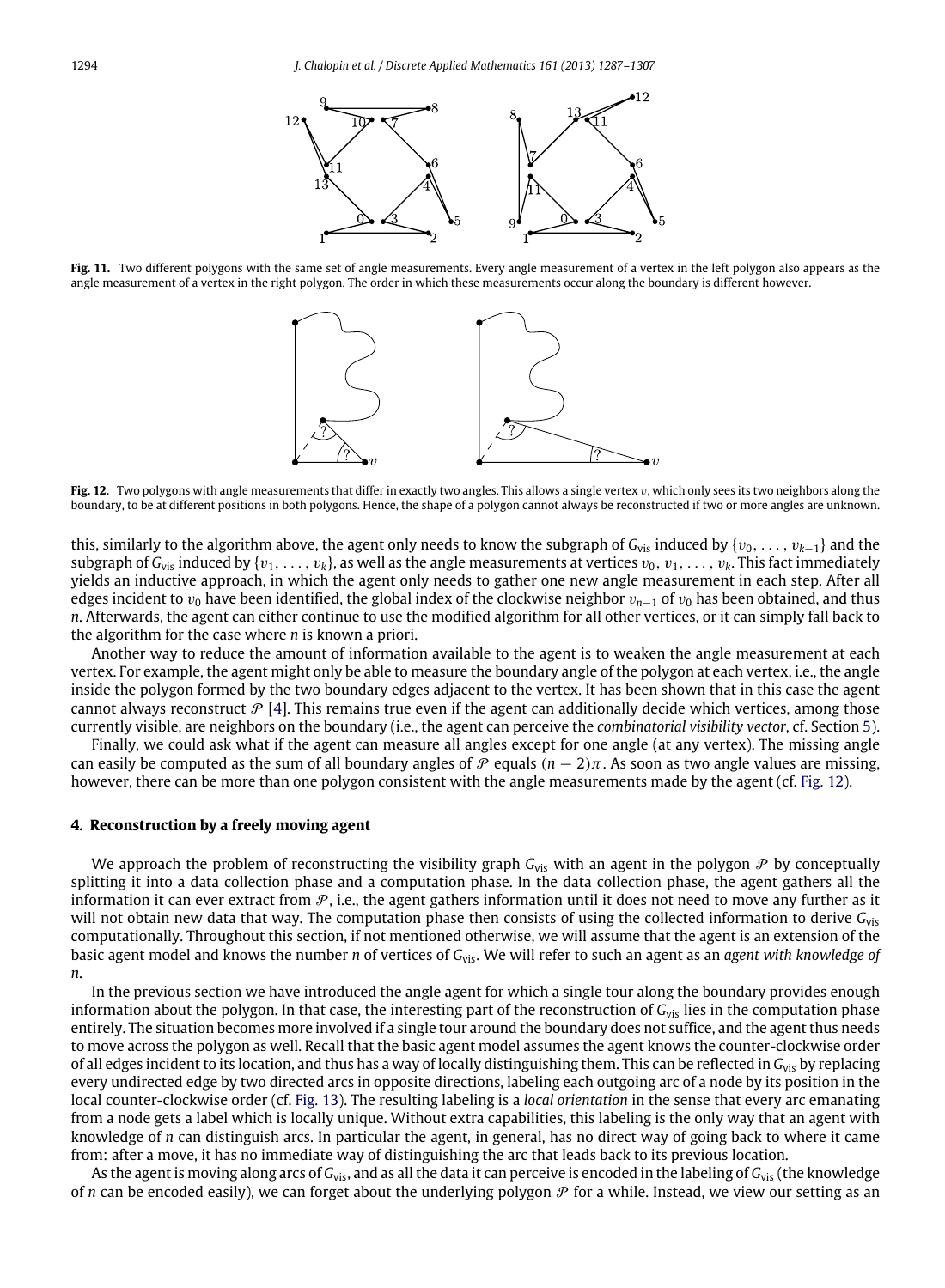<span id="page-8-0"></span>

<span id="page-8-1"></span>**Fig. 13.** A polygon with the corresponding directed and arc-labeled visibility graph. Every bidirected edge represents two arcs of opposite orientation.



**Fig. 14.** Two graphs that cannot be distinguished by an agent with knowledge of *n*.

exploration of the directed, strongly connected, and locally oriented graph *G*<sub>vis</sub>. [Fig. 14](#page-8-1) shows that general locally oriented graphs cannot be reconstructed by an agent with knowledge of *n* (the sensing of the agent in this setting yields the labels of the arcs emanating from its location): The figure gives two different graphs which yield the same observations, no matter how the agent decides to move in each step. While this shows that the reconstruction of general directed graphs is impossible, the situation might be different for (directed and labeled) visibility graphs, as the agent might be able to exploit particular properties of the graph and its labeling in this case. The question whether this is possible has not been answered yet. In fact, the complete characterization of the properties of visibility graphs is still an open problem, even though it has received considerable attention in the past [\[23](#page-20-4)[,24\]](#page-20-5).

The remainder of this section outlines a general method which an agent with knowledge of *n* and certain additional capabilities can employ to reconstruct *G*vis. First, Section [4.1](#page-8-2) describes how an agent exploring any locally-oriented arclabeled graph *G* (think of a graph with colored edges) can systematically gather all information it can ever encounter, i.e., how the agent can perform the data collection phase in general graphs. Section [4.2](#page-9-0) then goes back to the exploration of *G*vis and establishes the existence of certain structural properties in the collected data which can be used as a basis for the reconstruction of *G*vis. Finally, Section [4.3](#page-11-0) sketches an application of the general method to a setting in which the agent is equipped with a look-back sensor, which enables the agent to retrace its movements.

While the general method as described here is constructive, its purpose is to prove that with certain additional capabilities the visibility graph reconstruction problem can be solved, albeit not necessarily in an efficient way. In fact, without additional considerations, the resulting algorithms will generally be very inefficient as they iterate over large sets of graphs.

#### <span id="page-8-2"></span>*4.1. Data collection phase*

As we saw in [Fig. 14,](#page-8-1) distinct directed strongly connected arc-labeled (multi-) graphs can appear indistinguishable to an agent moving along arcs and sensing arc-labels. As another example, consider an agent exploring graph *A* from [Fig. 15.](#page-9-1) Inspecting the figure carefully, it should become clear that the same sequences of labels appear along paths in all four graphs, and hence from its observations alone, the agent has no way of knowing which of the graphs it is exploring. As our agent has knowledge of the total number of vertices *n*, it can exclude *C* and *D*, but the agent is not able to decide whether it is exploring *A* or *B*. So, what information *can* the agent infer? Observe that the graph *D* is the only graph of size at most three which yields the same observations as *A*, no matter how the agent decides to move in each step. If the agent knew this smallest indistinguishable graph *D*, it would not need to move at all anymore, as it could simulate all movements and sensing in *D* instead of executing both explicitly in the graph. In other words, the agent cannot obtain more information about *A* than the information encoded in *D* (apart from the size *n* of *A*, which it knows already initially).

An important result from the field of graph fibrations implies that the smallest graph indistinguishable in this way from some directed, strongly connected, arc-labeled graph *G* is always unique (up to isomorphism) [\[5\]](#page-19-1). This graph is called the *minimum base graph of G*, and we denote it by  $G^*$ . As a consequence we have that if an agent exploring G can extract  $G^*$ , this completes the data collection phase of the reconstruction problem.

It turns out that an agent with knowledge of *n* can extract  $G^{\star}$  in every (directed, strongly connected, arc-labeled) graph *G*, given its number of vertices. The agent can employ the following strategy that was introduced and proved formally in [\[8\]](#page-20-6). The goal of the agent is to determine both G\* as well as the (unique) vertex  $v^*$  of G\* that appears indistinguishable from the agent's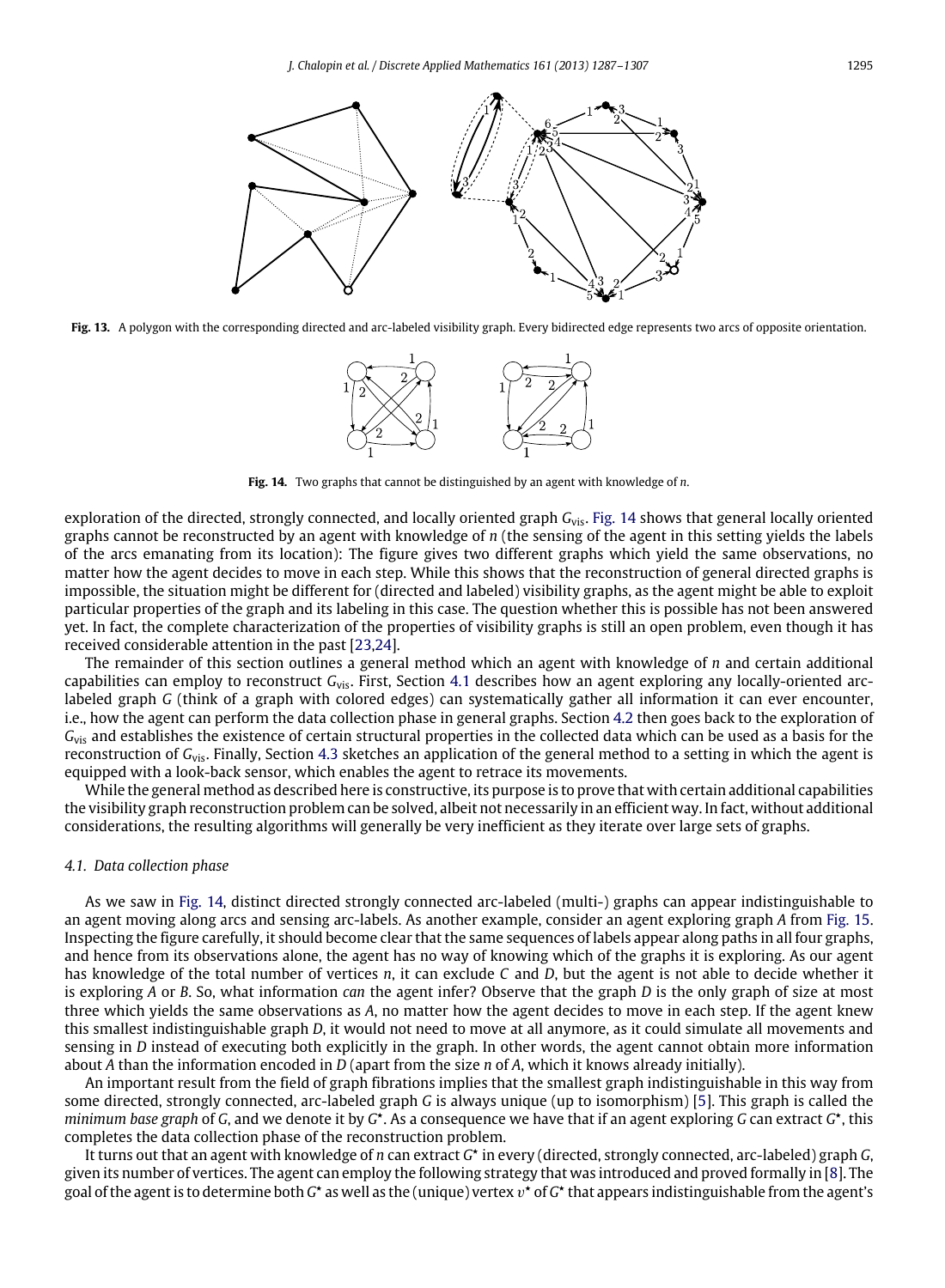<span id="page-9-1"></span>

**Fig. 15.** Four graphs with local orientation that are indistinguishable to an agent initially located at vertex  $v_0$  in terms of observations made by the agent along any walk. Vertices which appear indistinguishable (depicted with individual patterns of the nodes) to the agent can be merged in order to obtain smaller but still indistinguishable graphs.

starting location  $v_0$  in G. The agent starts with the set  $C$  of all candidate pairs  $(G', v')$  consisting of a graph  $G'$  of size at most *n* and a vertex  $v'$  of  $G'$ . Starting from this set, the agent keeps removing candidate pairs, until only  $(G^\star, v^\star)$  remains. Initially, since G<sup>\*</sup> is the *minimum* base graph of G, it is safe to eliminate all graphs from C for which a smaller, indistinguishable graph exists. The idea now is to repeatedly select two of the remaining pairs in  $C$  and eliminate one, until eventually only (G<sup>\*</sup>, v<sup>\*</sup>) remains. Doing that requires the agent to physically move in *G*, keeping track of the sequence of labels σ of the edges traversed since the beginning of the execution. In order to conclude which one of two pairs  $(G_1, v_1)$ ,  $(G_2, v_2) \in \mathcal{C}$  can be discarded, the agent first determines, for  $i\in\{1,2\}$ , the vertex  $v_i'$  that would be reached when exploring graph  $G_i$  starting at  $v_i$  and following the label-sequence  $\sigma$ . It can be shown that there is a label-sequence  $\delta$  that appears along a path starting at  $v_1'$  in  $G_1$  but does not appear along any path in  $G_2$  that starts at  $v_2'$ , or vice-versa. Without loss of generality, assume that  $\delta$ appears along a path starting at  $v'_1$  in  $G_1$ . The agent now attempts to execute physical moves according to  $\delta$ . Either this fails because at some point there is no edge with the correct label at the agent's location, or the agent successfully traces  $\delta$ . In the former case, the agent can conclude that  $(G_1, v_1) \neq (G^{\star}, v^{\star})$  and may thus eliminate  $(G_1, v_1)$  from C. In the latter case, the agent may, similarly, eliminate  $(G_2, v_2)$  from C. After eliminating one of the pairs, the agent updates  $\sigma$  and removes all pairs  $(G', v')$  from  $C$  for which no walk in  $G'$  starting at  $v'$  has edge-labels  $\sigma$ . Overall, in each step,  $(G', v^*)$  will remain in  $C$ , but at least one other pair will be removed. This implies that, while the strategy may be laborious, it is guaranteed to terminate eventually. Note that the above can easily be adapted if only an upper bound on *n* is known.

So far we assumed *G* to be a general directed, strongly connected, and arc-labeled graph. This means that all of the above carries over to the exploration of visibility graphs, provided that the data that the agent is able to perceive can be encoded in an arc-labeling of the directed visibility graph *G*vis. This is, for instance, the case for an agent that is able to measure angles as introduced in Section [3.](#page-2-0) If  $\alpha_i$  is the counter-clockwise angle between the arcs *i* and  $i + 1$  at some node, this information can for example be encoded by extending the label of the *i*-th arc at the node from *i* to  $(i, \alpha_i)$ . The more sophisticated the sensors of the agent are, the more complex the arc-labels become, and hence the minimum base graph  $G_{\text{vis}}^{\star}$  will generally be larger. Intuitively, observing more local data results in previously indistinguishable vertices becoming distinguishable. For an agent with powerful sensors, this might mean that  $G_{vis}^\star = G_{vis}$  and, consequently, the above strategy already yields the visibility graph itself. On the other hand  $G_{vis}^* \neq G_{vis}$  means that the polygon has symmetries with respect to the agent's perception, which make it impossible to derive *G*vis without further exploiting the geometric meaning of the collected data.

### <span id="page-9-0"></span>*4.2. Computation phase*

In the following, we go back to the setting of an agent with knowledge of *n* that is exploring *G*vis. We assume *G*vis to be directed and labeled according to the data the agent can perceive, as described before. Since an agent exploring any labeled graph can always determine the minimum base graph if it knows (an upper bound on) the size *n* of *G*vis, the computation phase reduces to: Given the minimum base graph  $G_{vis}^{\star}$  of  $G_{vis}$  and (a bound on) the size *n* of  $G_{vis}$ , compute  $G_{vis}$ .

Let us start by analyzing the relation between  $G_{vis}^*$  and  $G_{vis}$ . Observe that the vertices of  $G_{vis}^*$  are pairwise distinguishable, i.e., the agent can distinguish which of two vertices of G $\star_{\rm vis}$  it is located at by making a finite number of moves. This is because  $G_{vis}^{\star}$  is the smallest graph that is indistinguishable from  $\tilde{G}_{vis}$ : if two vertices of  $G_{vis}^{\star}$  would be indistinguishable, a smaller graph could be obtained by merging the two vertices, i.e., by removing one of the vertices and connecting all of its incoming arcs to the other vertex instead (cf. the transformation from *B* to *C* in [Fig. 15\)](#page-9-1). Therefore, we naturally associate every vertex v of  $G_{vis}$  to the unique vertex of  $G_{vis}^*$  which is indistinguishable from v. With respect to indistinguishability, every vertex of  $G_{vis}^*$ represents an equivalence class of vertices in *G*vis. In terms of the agent's movements in *G*vis this means that starting on two different vertices of the same class with identical movement decisions the agent will again end up in vertices of the same class. This is evident, as the movements can be simulated in  $G_{\text{vis}}^*$  and there they result in the exact same walk. Recall that the labeling of G<sub>vis</sub> encodes the position of each outgoing arc at a node in counter-clockwise order. As the counter-clockwise ordering starts on the boundary of the polygon, boundary arcs can be distinguished from non-boundary arcs in  $G_{vis}^{\star}$ . Both Hamiltonian cycles, one in clockwise and one in counter-clockwise direction, induced by the boundary of  $P$  correspond to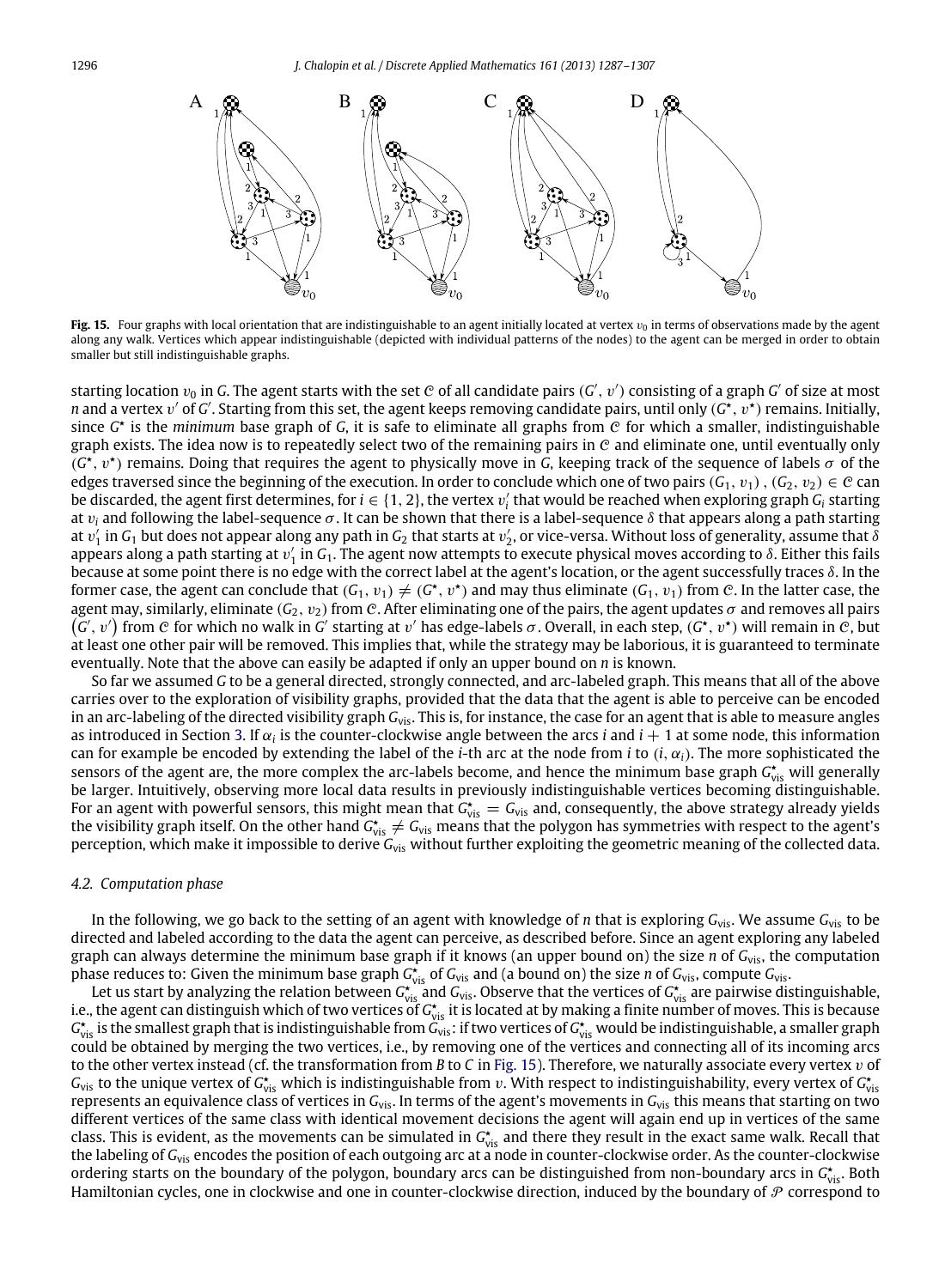<span id="page-10-0"></span>

<span id="page-10-1"></span>**Fig. 16.** A polygon  $P$  together with its visibility graph  $G_{vis}$  and the minimum base graph  $G_{vis}^*$ . Here  $n = 12$  and  $k = 3$ , and every class contains  $12/3 = 4$ vertices. Cutting off a single vertex of  $\mathcal P$  (dashed parts) cannot easily be reflected in  $\mathsf{G}_{\textsf{vis}}^*$ . In fact, in this example, the new base graph would need to have eleven vertices.



Fig. 17. Cutting off an entire class of ears can easily be done in  $G_{vis}^*$  by removing the corresponding vertex entirely.

(possibly smaller) Hamiltonian cycles in  $G_{vis}^\star$ , and thus the sequence of classes encountered along the boundary must repeat  $n/k$  times, where *k* is the number of vertices of  $G_{vis}^{\star}$  (cf. [Fig. 16\)](#page-10-0). Consequently, all classes must be of equal size.

Consider a node  $v_i$  of  $G_{vis}$  such that  $v_i$ 's neighbors on the boundary see each other; such a node  $v_i$  is called an *ear*. In the underlying polygon, an ear is a vertex that does not obstruct any lines of sight, i.e., an ear is a vertex that can be ''cut off'' in order to obtain a smaller (but still simple) polygon (cf. [Fig. 16\)](#page-10-0). As every polygon has at least one ear, this might suggest a recursive approach for the reconstruction: cut off an ear, recurse, and glue the ear back on. Recall however that we are operating on G<sub>vis</sub>. Even if we had a way of finding an ear, it is not clear how to cut it off, i.e., how to obtain a graph indistinguishable to the visibility graph of the new polygon from  $G_{vis}^{\star}$  (cf. [Fig. 16\)](#page-10-0). Assume, however, that the following property holds.

## **Property** ( $\odot$ ): For every ear  $v_i$  of  $G_{vis}$ , all vertices in the same class as  $v_i$  are ears.

Even with this property it is still not clear how to cut off a single ear in  $G_{\text{vis}}^\star$ . However, as all vertices in the same class are ears as well, we can simply cut off all of them at once by removing the corresponding vertex in  $G_{vis}^*$  entirely. The result is a graph which makes it possible to simulate an agent moving inside the subpolygon obtained by cutting off the ears from  $\mathcal P$ (cf. [Fig. 17\)](#page-10-1). As mentioned above, every polygon has at least one ear. This means that, assuming we could find these ears, we could repeatedly cut off entire classes of ears, obtaining smaller and smaller polygons. At some point there would be only one class  $C^*$  left in  $G_{\text{vis}}^*$ . The corresponding polygon has to have at least one ear and by  $(\circ)$  all its vertices must hence be ears. This can only be true for a convex polygon. But that means that the vertices in  $C^{\star}$  mutually see each other, or in other words *C* ⋆ forms a clique in *G*vis. The result is the following theorem.

## **Theorem 3** ([\[8](#page-20-6)[,7\]](#page-20-7)). If ( $\odot$ ) holds, then there is a class of vertices that forms a clique in G<sub>vis</sub>.

Assume that  $(\circ)$  can be shown for some agent model. Even if the agent has no way of finding ears, and thus no way of constructing C<sup>\*</sup> as we did above, it can use the fact that there has to be at least one class that forms a clique in G<sub>vis</sub>. Such a class can immediately be found if *n* is known, by inspecting  $G^\star_{\text{vis}}$ , because a class that forms a clique appears as a vertex with *n/k* − 1 self-loops in *G*<sub>vis</sub> (cf. [Fig. 17\)](#page-10-1). Of course, no other vertex of *G*<sub>vis</sub> can have more self-loops, and hence the total number of vertices *n* is encoded in  $G_{vis}^*$ . Because an upper bound on *n* is sufficient for finding  $G_{vis}^*$ , this means that *n* can always be inferred by an agent knowing only an upper bound at the start.

There is no general way how to use the existence of a class that forms a clique in the reconstruction of *G*vis. In some cases its existence might make it easy to reconstruct *G*vis directly. In other cases it might be possible to identify ears, and therefore it might be possible to explicitly construct  $C^*$  by repeatedly cutting off classes of vertices. Starting with the clique  $C^*$ , the visibility graph could then possibly be built by adding back the other classes one at a time.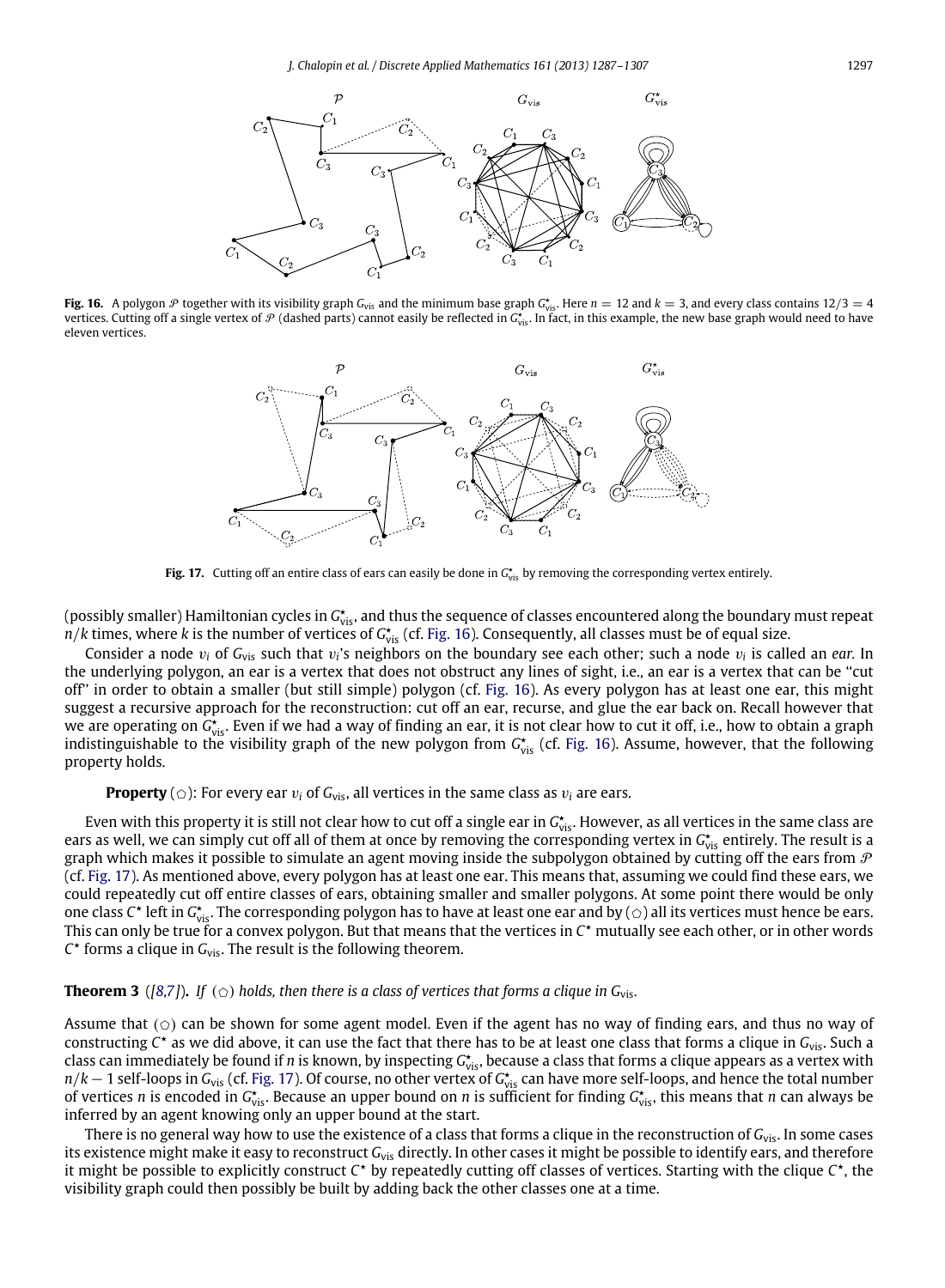<span id="page-11-1"></span>

<span id="page-11-2"></span>Fig. 18. The perception of the agent with look-back capability after its move from  $v_5$  to  $v_0$ . The agent can distinguish the arc leading back to  $v_5$ , i.e., it knows this index "4" of this arc in the local ordering.



Fig. 19. An illustration of how the look-back capability can be encoded in the arc-labeling of G<sub>vis</sub> from [Fig. 13.](#page-8-0) The highlighted vertex is an ear and has a path with labels (1, 5), (4, 2) and a path with labels (3, 1), (2, 4), where 3 and 5 are the degrees of the vertex itself and its counter-clockwise neighbor, respectively.

#### <span id="page-11-0"></span>*4.3. Example: agent with look-back sensor*

A natural way for an agent to systematically collect information in a graph-like environment is to traverse all possible walks in the order of their length. However, without additional capabilities, an agent with knowledge of *n* encounters a major difficulty when trying to perform a systematic search: after a move, the agent has no direct way to return to where it came from, unless the move was along the boundary. A way of avoiding this difficulty is to equip the agent with an additional sensor which perceives the label of the arc that leads back to the agent's previous location (cf. [Fig. 18\)](#page-11-1). We refer to an agent with this capability and knowledge of *n* as a *look-back agent.*As there is no restriction on the memory usage of even the basic agent, the look-back agent is able to backtrack along walks of arbitrary length and thus to systematically traverse all walks of a fixed length. But how much does this help for the reconstruction of the visibility graph of a polygon?

It turns out that, surprisingly, the capability of looking back alone already empowers the agent to solve the reconstruction problem. The general method that we have seen in the previous subsection is a generalization of the proof strategy used in [\[7\]](#page-20-7) for a look-back agent. This section illustrates the general method by applying it back to this original setting. While some parts of the proof follow immediately from the general method, others have to be proved individually for the particular setting. This section aims to illustrate this interplay. In general, if the method is successful, it yields a constructive proof that the visibility graph reconstruction problem can be solved with a particular configuration of additional capabilities of the agent. The method provides an algorithm that can only guarantee an exponential running time. Making use of the particular nature of the data available to an agent, however, the algorithm can be sometimes improved to run in subexponential time.

Applying the general method involves the following three steps that are discussed in the following for the setting of a look-back agent:

- 1. Encoding the sensing of the agent in an arc-labeling of *G*vis;
- 2. Proving Property  $(\circ)$ ;
- 3. Using the existence of a class that forms a clique in *G*vis for the reconstruction.

For the first step, we need to extend the label of each arc in such a way that the agent can identify which arc to use in order to back-track a move. A straight-forward way of doing that is to take the standard labeling for the basic agent (cf. [Fig. 13\)](#page-8-0) and extend the label of each arc  $(u, v)$  by appending the label of the arc  $(v, u)$  as depicted in [Fig. 19.](#page-11-2) After moving along an edge with label (*a*, *b*), a look-back agent can back-track its move by moving along thearc with label (*b*, *a*). Recall that the original labeling was already a local orientation, and thus the extended one is a local orientation as well.

The next step is to show Property  $(\circ)$ . One can (easily) show that a node  $v_i$  is an ear if and only if its counter-clockwise neighbor along the boundary,  $v_{i+1}$ , has an edge with label  $(d_{i+1} - 1, 2)$ , where  $d_{i+1}$  is the degree of  $v_{i+1}$ . In other words,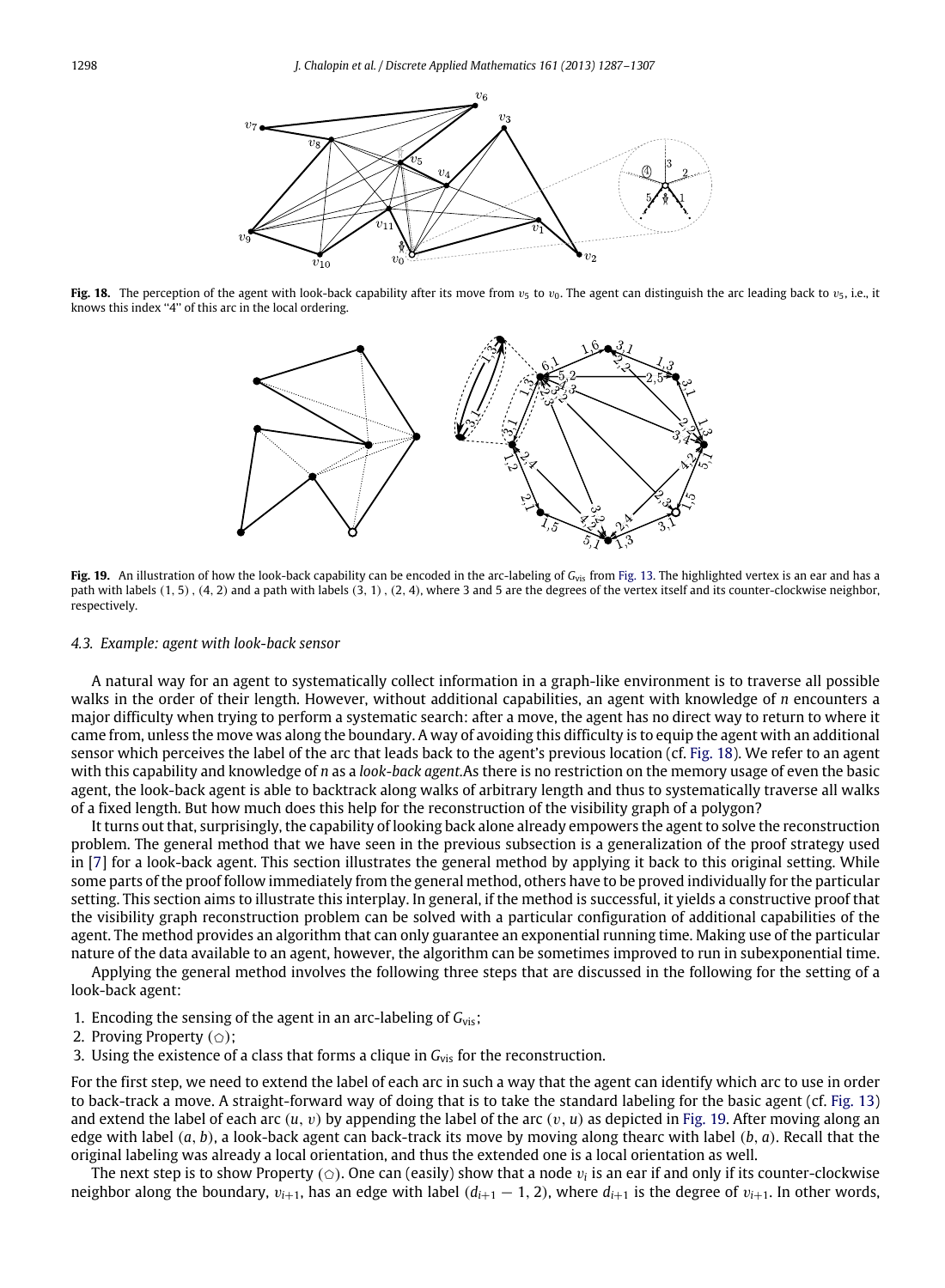<span id="page-12-1"></span>

**Fig. 20.** A vertex  $v_i$  in a class  $\mathcal{C}_\mathsf{x}$  that forms a clique in  $\mathcal{G}_\mathsf{vis}$  has an arc to every other vertex of  $\mathcal{C}_\mathsf{x}.$  These arcs divide  $\mathcal P$  into sectors (depicted as the alternating shaded and white areas), such that each class appears exactly once in every sector. From  $G_{\rm vis}^{\star}$ , the agent knows to which class  $C_y$  an arc leads, and it also knows the sector into which the arc falls. This is enough to uniquely identify the exact target of the arc. Here,  $k = 5$  and  $j = i + (y - x) \mod k$ .

there is a path of length two in  $G_{vis}$  which starts at  $v_i$  and is labeled  $(1, d_{i+1})$ ,  $(d_{i+1} - 1, 2)$  (or equivalently, there is a path labeled  $(d_i, 1)$ ,  $(2, d_{i+1} - 1)$ , cf. [Fig. 19.](#page-11-2) On the other hand, two nodes in the same class are indistinguishable, i.e., every sequence of labels that occurs along a path starting at one of them also occurs on a path starting at the other. In conclusion, if a node  $v_i$  is an ear, it has a path labeled  $(1, d_{i+1})$  ,  $(d_{i+1} - 1, 2)$ . Hence all vertices in the class of  $v_i$  have such paths. And hence all these vertices are ears as well.

Let  $C_1, C_2, \ldots, C_k$  be the different classes of  $G_{vis}$  in the order in which they appear along the boundary, where *k* is the number of vertices of G<sub>vis</sub>. At this point, by the general method, we know that there must be a class which forms a clique in  $G_{vis}$ . The look-back agent can easily find such a class  $C_x$  by counting the number of self-loops that every vertex in  $G_{vis}^{\star}$ has – recall that a class is a clique if and only if its vertex in  $G_{vis}^*$  has the maximum number of  $n/k - 1$  self-loops. Knowing  $C_x$  can help the agent in the reconstruction, as we will illustrate. Observe that  $G_{vis}^{\star}$  encodes to which class every arc leads; reconstructing  $G_{vis}$  means identifying, for every arc, to which vertex of this class the arc leads. For a node  $v_i \in C_x$ , this can be done quite easily. The agent knows that  $v_i$  sees all vertices in  $C_x \setminus \{v_i\}$ , and that these vertices are distributed evenly along the boundary, so the arcs leading to  $C_x$  must lead to the vertices  $v_{i+n/k}, v_{i+2n/k}, v_{i+3n/k}, \ldots$ , in that order. The arcs leading to  $C_x$  partition the boundary of  $P$  into sectors, where each sector contains exactly one vertex of each class (cf. [Fig. 20\)](#page-12-1). As the agent knows to which sector each arc at  $v_i$  leads, and every class occurs exactly once in this sector, it can immediately deduce to which vertex an arc leads. The strategy becomes much more involved if  $v_i \not\in C_x$ . We omit the discussion of this case here and refer to [\[7\]](#page-20-7) for more details.

The general method gives an exponential time reconstruction algorithm for a look-back agent. In this instance, the general approach can be improved to yield a polynomial time reconstruction algorithm, as was shown in [\[7\]](#page-20-7). A key ingredient used in the proof is the fact that the information contained in the tree of all walks starting from a node, the so-called *view* of the node, is already encoded in a subtree of depth *n* − 1 [\[27\]](#page-20-8). Obtaining this finite subtree for every vertex is therefore enough in order to group the vertices into equivalence classes with respect to their view. As in the previous subsection, at least one of these classes forms a clique in the visibility graph. Starting from this clique, the entire visibility graph can be reconstructed. The straightforward algorithm using this technique has exponential running time, because it constructs all views up to depth *n* in order to partition vertices into equivalence classes. For this partitioning however, it is sufficient to be able to distinguish between pairs of classes, i.e., between every pair of distinct views. Thus, we can obtain a polynomial-time algorithm that exploits this fact by constructing a walk for every pair of classes, which it uses to distinguish between these two classes.

While instructive, it seems somewhat artificial to apply the general reconstruction method to agents with look-back capability, since a polynomial-time reconstruction algorithm for that setting exists. The general method as described above was introduced in a different context, in which the agent cannot look-back, but instead can roughly measure angles. In that setting, for every pair of arcs emanating from its location, the agent is able to distinguish whether the counter-clockwise angle formed by these two arcs is convex ( $\leq \pi$ ) or reflex ( $> \pi$ ) (cf. [Fig. 21\)](#page-13-0). It is easy to see how to encode this information in an arc-labeling: at every node  $v_i$ , every outgoing arc is labeled with its position in counter-clockwise order and, in addition, with a sequence  $s\in\{0,\,1\}^{d_i}$ , such that  $s_j=0$  if and only if the arc forms a convex angle with the *j*-th arc at the node (setting  $s_i = 0$  for the *j*-th arc). More surprisingly, the other steps of the method can also be completed [\[8\]](#page-20-6), which shows that being able to distinguish the ''type'' of the angle between arcs already empowers an agent to reconstruct *G*vis. Without the ability to backtrack movements, however, it seems doubtful that  $G_{\text{vis}}^{\star}$  can be constructed in polynomial time.

#### <span id="page-12-0"></span>**5. Mapping polygons — known results**

This section is centered around [Table 1,](#page-13-1) which gives a summary of the known results for the visibility graph reconstruction problem. The underlying agent-models are modifications of the basic agent model and differ in the type of sensors the agent is equipped with additionally, the restrictions on the movements of the agent, and the prior knowledge about the size of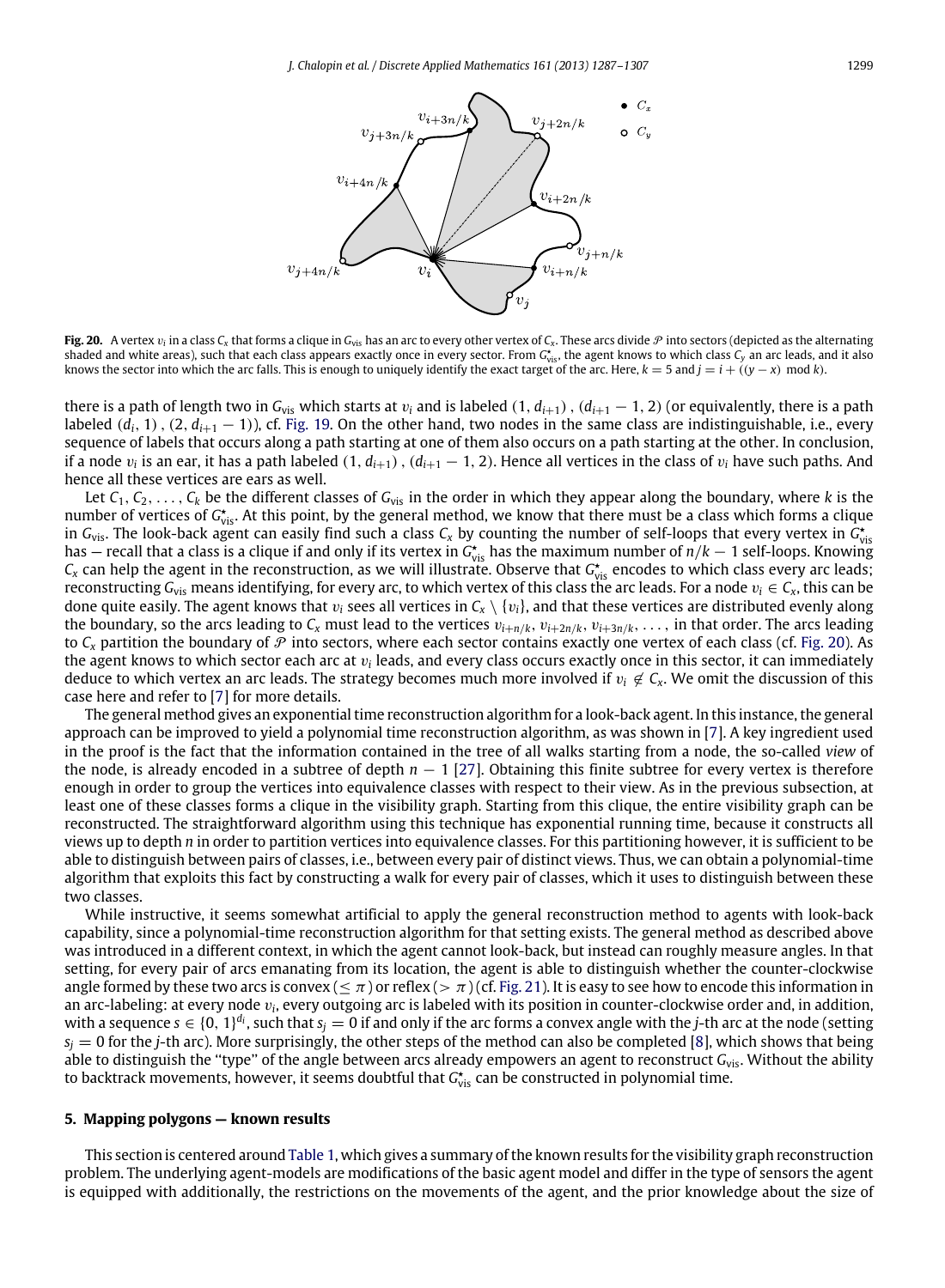<span id="page-13-0"></span>

Fig. 21. Illustration of an angle-type sensor and how to encode it in the arc-labeling of G<sub>vis</sub>.

#### <span id="page-13-1"></span>**Table 1**

Summary of the cases in which an agent is known to be able/not able to solve the visibility graph reconstruction problem. Note that a polynomial running time in a setting where only an upper bound  $\bar{n} \ge n$  is known a priori means polynomial in  $\bar{n}$  rather than *n*.

| Visibility Graph Reconstruction |                          |          |          |      |          |
|---------------------------------|--------------------------|----------|----------|------|----------|
| Sensors                         | Initial info             | Movement | Results  |      |          |
|                                 |                          |          | Solvable | Time | Source   |
| Angles                          | -                        | Boundary | Yes      | Poly | [16, 17] |
| Cvv, boundary angles            | n                        | Boundary | No       |      | $[4]$    |
| Angle types                     |                          | Boundary | Open     |      |          |
| <b>Distances</b>                |                          | Boundary | Open     |      |          |
| Pebble                          | $\overline{\phantom{0}}$ | Free     | Yes      | Poly | [35]     |
| Angle types, look-back          | $\overline{\phantom{0}}$ | Free     | Yes      | Poly | [4]      |
| Angle types, directions         | -                        | Free     | Yes      | Poly |          |
| Look-back                       | ñ                        | Free     | Yes      | Poly | $^{[7]}$ |
| Angle types                     | ñ                        | Free     | Yes      | Exp  | [8]      |
| Directions                      | ñ                        | Free     | Yes      | Exp  | $[15]$   |
| Cvv, look-back                  | $\overline{\phantom{0}}$ | Free     | No       |      | [6]      |
| <b>Distances</b>                |                          | Free     | Open     |      |          |
| No sensors                      | $\boldsymbol{n}$         | Free     | Open     |      |          |

<span id="page-13-2"></span>

Fig. 22. Local perception with different kinds of angle sensors. From left to right: standard angle sensor, angle type sensor, boundary angle sensor, direction sensor combined with angle sensor.

polygon. In the following, the different components are explained briefly. For convenience, we repeat the definitions of the sensors introduced in Sections [3](#page-2-0) and [4.](#page-7-0)

- *initial info* The basic model assumes that the agent has no knowledge about the number of vertices of the polygon *n*. The model can be altered further by assuming that *n* is known, or that only an upper bound  $\bar{n} > n$  is known.
- *movement* We distinguish between two types of movement. One type allows the agent to move freely across the polygon, along any edge of the visibility graph which is incident to its current location. In the case of boundary movement, the agent is restricted to moving along boundary edges only. Section [3](#page-2-0) introduces the case of boundary movement in more detail, while Section [4](#page-7-0) studies the case of free movement.
- *angle sensors* The standard angle sensor (Section [3\)](#page-2-0) measures all counter-clockwise angles between pairs of edges of *G*vis which are incident to the agent's current location (cf. [Fig. 22](#page-13-2) (a)). The angle type sensor (Section [4.3\)](#page-11-0) is the same as the standard angle sensor, except that angles are not measured exactly: for each angle, the angle type sensor only returns whether this angle is convex ( $\leq \pi$ ) or reflex ( $>\pi$ ) (cf. [Fig. 22](#page-13-2) (b)). The boundary angle sensor only measures the largest angle among all those measured by the standard angle sensor (i.e., the angle formed by the boundary edges of  $P$  ) (cf. [Fig. 22](#page-13-2) (c)). This angle, however, is returned exactly.
- *direction sensor* A direction sensor provides a global reference direction that is the same for every vertex. Also, the sensor gives the angle between the global reference direction and the boundary. Together with a standard angle sensor, the direction sensor yields the global direction of each edge (cf. [Fig. 22](#page-13-2) (d)).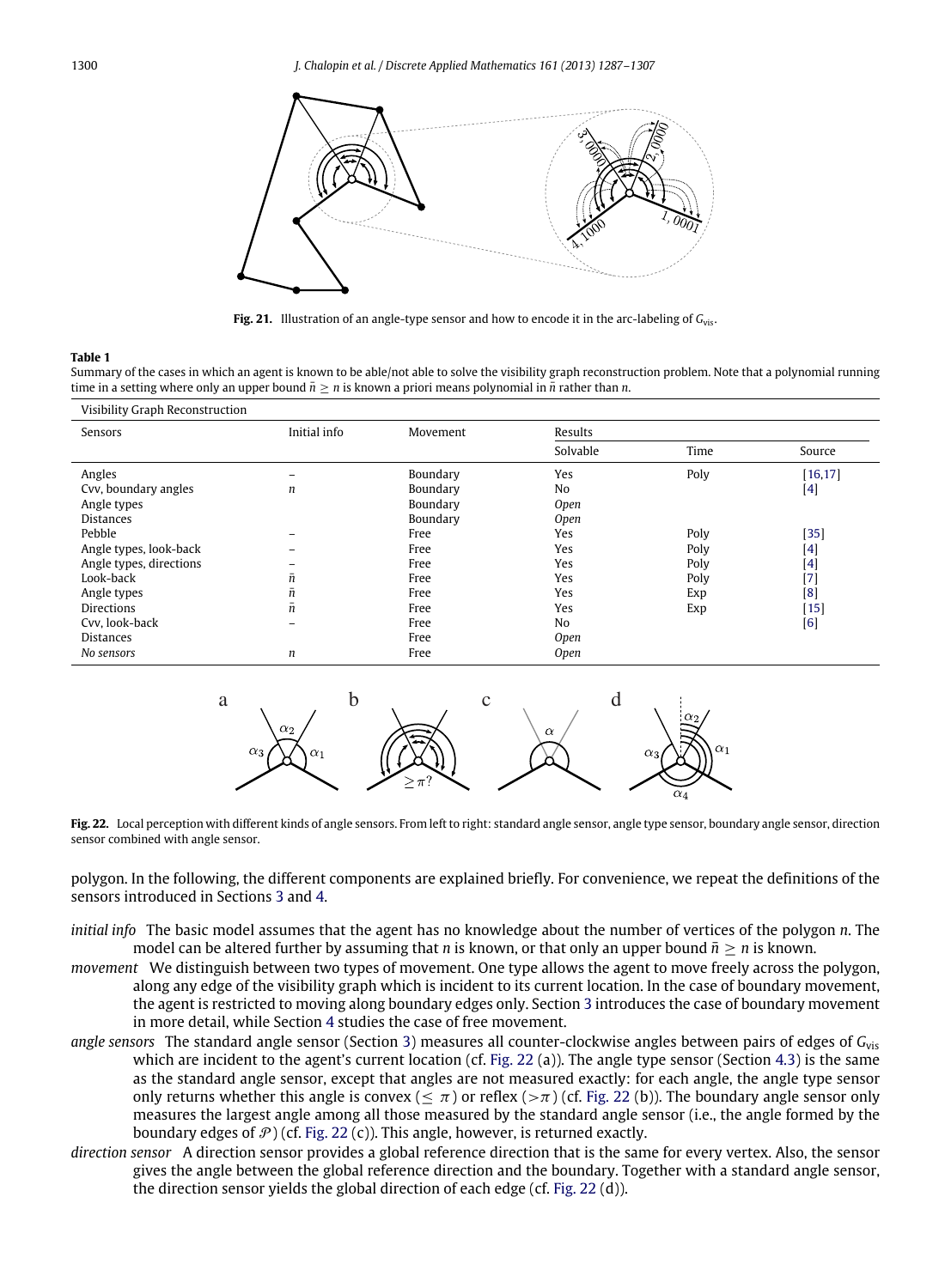

<span id="page-14-1"></span><span id="page-14-0"></span>**Fig. 23.** The combinatorial visibility vector of a vertex  $v_i$  encodes which vertices visible to  $v_i$  are neighbors along the boundary. The shaded area is the subpolygon induced by the visible vertices of  $v_i$ .



Fig. 24. Two polygons which appear indistinguishable to an agent with cvv and boundary-angle sensor that moves along the boundary. It can easily be verified that the same boundary angles and combinatorial visibility vectors appear in both polygons, and they appear in the same order along the boundary. Note that both polygons have the same number of vertices, thus knowledge of *n* does not help to distinguish them.

- *cvv sensor* This sensor yields the combinatorial visibility vector of the agent's current location  $v_i$ : a binary vector cvv( $v_i$ ) ∈  ${0, 1}^{d_i+1}$  with the property that  $cvv_0(v_i) = cvv_{d_i}(v_i) = 1$ , and  $cvy_j(v_i) = 1$  for  $0 < j < d_i$  if and only if the *j*-th and
	- $(j + 1)$ -th vertices that  $v_i$  sees (in counter-clockwise order) are neighbors on the boundary (cf. [Fig. 23\)](#page-14-0). Intuitively,

the cvv sensor provides information which of the visible vertices are neighbors along the polygon boundary.

*distance sensor* The distance sensor simply measures the length of every edge incident to the agent's current location, i.e., the Euclidean distance to every visible vertex.

- *look-back sensor* If the previous move of the agent was from v*<sup>i</sup>* to v*<sup>j</sup>* , the look-back sensor (Section [4.3\)](#page-11-0) returns the index of the edge  $(v_j,v_i)$  in the ordered list of edges that the agent perceives at  $v_j$  (cf. [Fig. 18\)](#page-11-1). This enables the agent to undo past moves, as explained in Section [4.3.](#page-11-0)
- *pebble* A pebble is an object used by the agent to mark vertices. The pebble can be dropped by the agent at its current location and can later be picked up again. The agent can distinguish the vertex holding the pebble both when seen from afar as well as when the agent reaches the vertex itself. Pebbles are a powerful tool for the agent and have been studied in other contexts [\[35\]](#page-20-9).

We briefly discuss the results given in [Table 1.](#page-13-1) For the case of an agent moving along the boundary, Section [3](#page-2-0) explains in detail how an agent with angle sensor can reconstruct the shape of the polygon and thus its visibility graph. As for the negative result, [Fig. 24](#page-14-1) gives two polygons of the same size which cannot be distinguished by an agent that moves along the boundary and has a cvv and boundary-angle sensor [\[4\]](#page-19-0). Note that the polygons *can* be distinguished by an agent with unrestricted movement.

For the case of a freely moving agent, a pebble allows the agent to make a single vertex distinguishable, which makes the reconstruction problem trivial [\[35\]](#page-20-9) (cf. [Fig. 2\)](#page-2-1). An agent with angle-type and look-back sensor can essentially use a depthfirst search strategy to count the total number of vertices that lie ''hidden'' behind each visible vertex [\[4\]](#page-19-0): The agent can move to the visible vertex, count the number of vertices that form a reflex angle (angle-type sensor) to its previous location (lookback sensor), search behind those vertices, and return to its original location (look-back sensor). A combination of angle sensor and direction sensor can simulate a look-back sensor and thus allows to execute the same strategy [\[4\]](#page-19-0). Section [4](#page-7-0) discusses agents that know a bound on *n* and have look-back or angle-type sensor. An agent with direction sensor can reconstruct the visibility graph, even if the polygon has holes [\[15\]](#page-20-10). Roughly speaking, the agent can keep track of how much the boundary is ''rotating''. This rotation cannot be periodical along the boundary, and it differs between the outer boundary and the boundary of a hole. Using this, the agent can distinguish holes by a characteristic path connecting them to a fixed vertex of the outer boundary.

While many of the above results involve angle sensors, it is still very unclear how to take advantage of distance sensors. Other than that, the most prominent open problem for agents moving along the boundary is whether exact angle measurements are needed for the reconstruction, or a weaker sensor, like the angle-type sensor, is already sufficient. For agents with free movement, negative results are difficult to obtain. It is not even clear whether knowledge of *n* alone is already sufficient to solve the reconstruction problem. So far, it is only known that, for the basic agent, some knowledge of *n* is necessary, even with cvv and lookback sensors [\[6\]](#page-20-11). For the proof of this negative result, a polygon  $P$  of size *n* is constructed, together with a polygon  $P_k$  of size  $n_k > n$  for every integer *k*. The construction is such that every walk of length *k* in P yields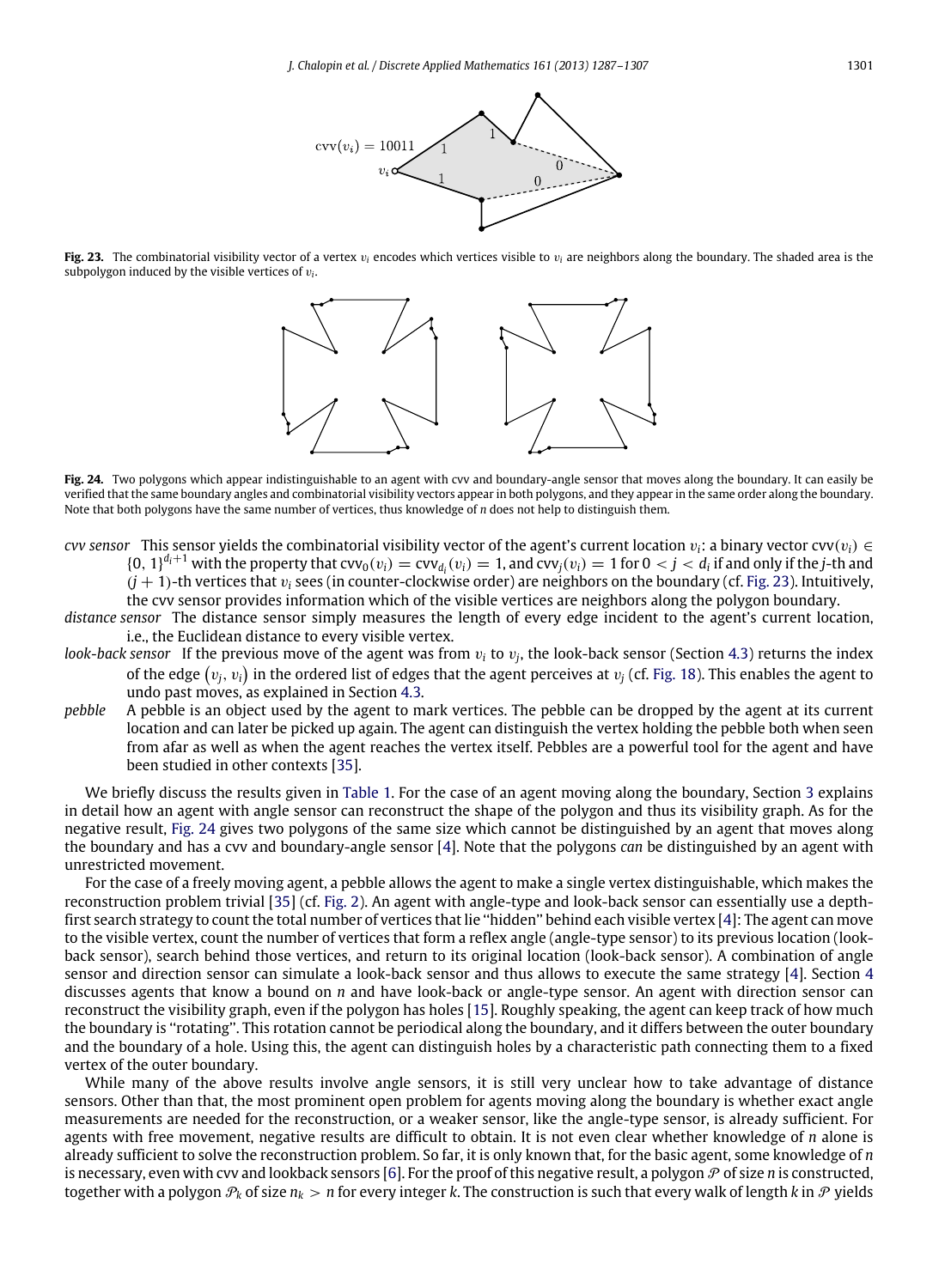the same observations as the corresponding walk in  $P_k$ . Any reconstruction algorithm executed in  $P$  has to terminate after some number of steps *t*, and is hence unable to distinguish  $\mathscr P$  from  $\mathscr P_t.$ 

## <span id="page-15-0"></span>**6. Related work**

In the previous sections we investigated *agents* exploring *polygons* with the goal of *reconstructing* a map of their environment. We now extend our attention to related settings and point out some prominent results. We in turn consider variations on the task to be solved, the means by which data is acquired, and the nature of the environment.

#### *6.1. Agents in polygons solving tasks other than mapping*

So far, we focused on the mapping problem, but mobile agents can be used to perform a variety of other tasks in a polygon. One of the first problems that was considered for mobile agents was the art-gallery problem. We now exhibit this and a few other problems.

*Art-gallery problem*. The *art-gallery problem* asks to place guards at some vertices of a simple polygon with *n* vertices such that every point inside the polygon is visible to at least one of the guards. The famous art-gallery theorem asserts that every polygon can be guarded in this way by placing at most ⌊*n*/3⌋ guards [\[11,](#page-20-12)[19\]](#page-20-13). While the theorem assumes full knowledge of the geometry of the polygon, Ganguli et al. [\[21\]](#page-20-14) considered the art-gallery problem on an initially unknown polygon, where the guards are autonomous mobile agents. The guards were allowed to move freely inside the polygon and to communicate over a distance as long as they see each other. Ganguli et al. showed that  $\lfloor n/2 \rfloor$  such mobile guards can self-deploy at vertices such that the polygon is guarded. This result raises the question whether the gap between  $\lfloor n/2 \rfloor$  and  $\lfloor n/3 \rfloor$  is inherent, due to the fact that the global geometry of the polygon is initially unknown to the agents.

Suri et al. [\[35\]](#page-20-9) showed that this is not the case, and in fact  $\lfloor n/3 \rfloor$  guards can self-deploy to guard the polygon. The authors considered the basic agent model of Section [2](#page-1-0) and additionally equipped each agent with a pebble (cf. Section [5\)](#page-12-0) and the capability to perceive the combinatorial visibility vector of a vertex (cf. Section [5\)](#page-12-0). We note that this agent model is weaker than the one that Ganguli et al. employed. Suri et al. showed that their guards can compute the visibility graph of any simple polygon and thus also a triangulation of the visibility graph. This allows to use the proof of Fisk [\[19\]](#page-20-13), who showed that covering a triangulation requires at most  $\lfloor n/3 \rfloor$  vertices, and hence a polygon can be guarded with  $\lfloor n/3 \rfloor$  guards if its triangulation is known. The proof is by first 3-coloring the triangulation and then including the vertex of the least represented color of each triangle into the covering.

*Inferring the number of vertices of a polygon*. Any agent capable of reconstructing the visibility graph must implicitly be able to infer the number of vertices *n* of the polygon. Conversely, if we can show that an agent cannot infer *n*, it follows that it cannot reconstruct the visibility graph.

Naturally, computing *n* is a trivial task for an agent with a pebble — an agent with a pebble can also infer the size of a polygon with holes [\[35\]](#page-20-9). Similarly, the task is easy when some vertex is locally distinguishable from all other vertices and an upper bound on *n* is known to the agent. The upper bound is only needed in order for the agent to find such a vertex.

It has further been shown that without knowledge of *n* or of an upper bound on *n*, the agent can infer the size of a polygon in the following three cases: (a) the agent is restricted to moving along the boundary only and can perform angle measurements [\[17\]](#page-20-2), (b) the agent can move freely along edges of the visibility graph, can look-back and has an angle-type sensor [\[4\]](#page-19-0), (c) the agent can move freely along edges of the visibility graph, has an angle-type sensor and has a direction sensor [\[4\]](#page-19-0). An agent with combinatorial visibility and look-back capability, on the other hand, cannot infer the size of a polygon in general [\[6\]](#page-20-11).

While the sensing model introduced in Section [2](#page-1-0) is very simple and hence inherently robust, it requires that all visible vertices can be perceived. Komuravelli and Mihalák [\[26\]](#page-20-15) considered a faulty scenario in which it can happen that the agent perceives two distant vertices as a single *virtual* vertex (think of vertices that appear very close to each other). They studied whether an agent equipped with pebbles can infer the size of the polygon in this setting. They showed that with a single pebble this is not possible, conjectured that two pebbles are also still insufficient, and showed that three pebbles allow computing the size of the polygon.

*The rendezvous problem*. An important issue in distributed computing is how multiple autonomous agents can cooperate with each other. In our context, a fundamental question is whether *k* > 1 agents moving inside the same polygon and executing identical algorithms can meet. Of course, the sensing of the agents has to be extended such that agents can perceive each other. A natural way of modeling this is to allow an agent to sense how many agents are located at its current location and on each of the vertices currently visible to the agent (this capability of the agent is sometimes called *strong multiplicity detection*). All agents are identical, which means that there is no way to distinguish them.

The *strong rendezvous problem* requires the agents to gather at an arbitrary vertex of the polygon after a finite number of steps. Obviously, this is not always possible: Consider a convex polygon with *n* agents that are initially distributed over all *n* vertices of the polygon. There can be executions in which all agents act simultaneously, and in which the distribution of the agents can therefore never change, as every agent observes the same and thus all agents decide for the same move at the same time.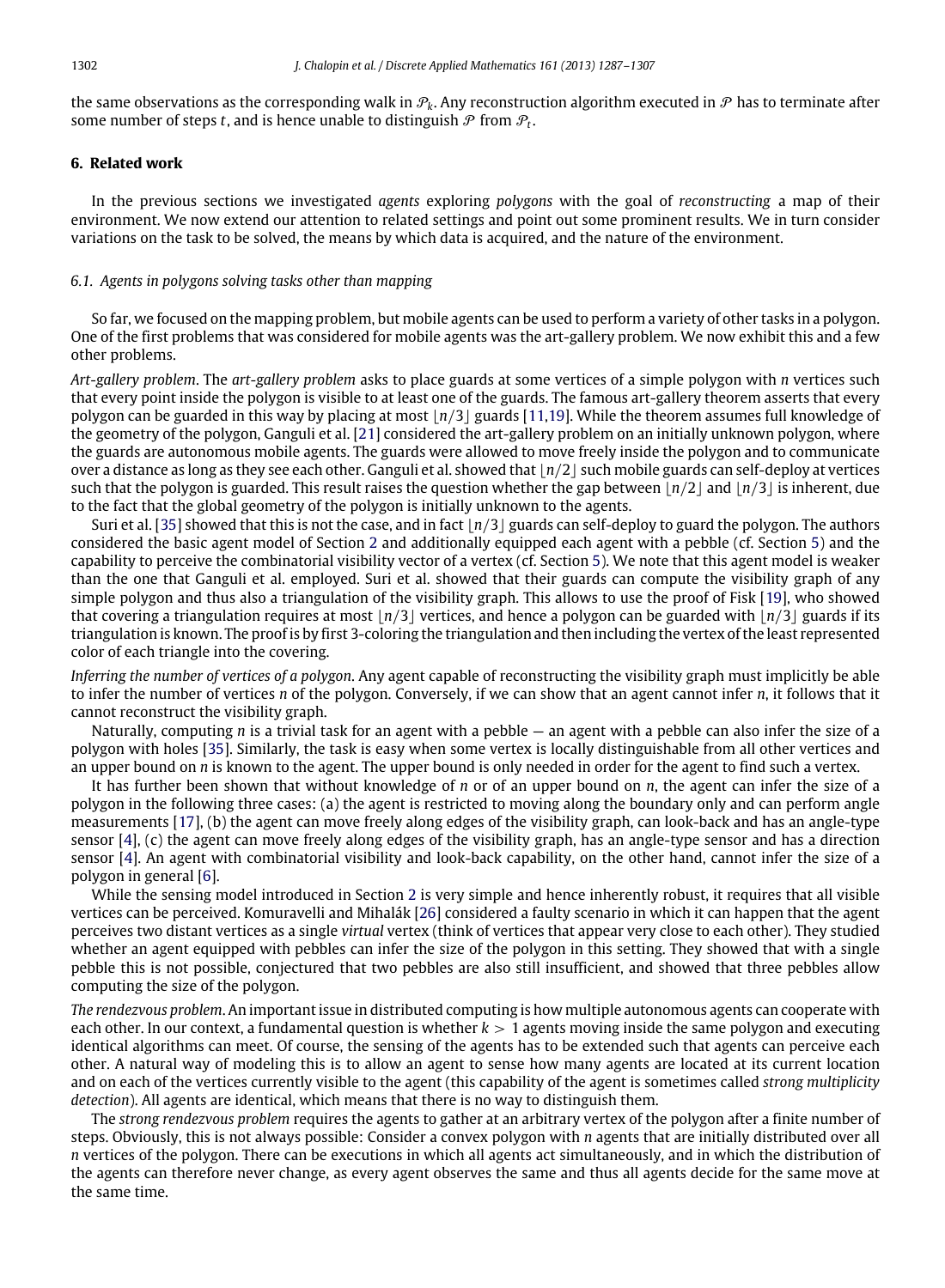The *weak rendezvous problem* requires the agents to position themselves such that all agents are mutually visible. In other words, the locations of the agents have to form a clique in the visibility graph. The weak rendezvous problem has been shown to be solvable for agents that can look-back [\[7\]](#page-20-7) and for agents with angle-type sensor [\[8\]](#page-20-6). The main idea for both results is to use the fact that there is a class that forms a clique in the visibility graph. There is a unique ordering among all those classes, and each agent can simply move to a vertex of the first class of this ordering. We note that every agent which can reconstruct the visibility graph can also solve the weak rendezvous problem: Since the visibility graph is known, it is then easy to simulate (on this graph) an agent with look-back capability (for which the weak rendezvous problem has been shown to be solvable). Notice that the agent that simulates the look-back agent only has to physically move once it knows its final destination — everything else can be executed in memory. In particular, this implies that the agents from Section [3,](#page-2-0) which move along the boundary and measure angles, can solve the weak rendezvous problem.

*Counting points inside a polygon*. Consider a simple polygon with *n* vertices and a set of *k* points inside the polygon. A natural task for an agent in this context is to count the number of points. Of course, we need to extend the sensing model of the agent to make it aware of the points first: At any vertex the agent now perceives the list of visible points and vertices ordered in counter-clockwise order, rather than visible vertices only. The agent is assumed to be able to distinguish between vertices and points.

Gfeller et al. [\[22\]](#page-20-16) showed that an agent with a pebble cannot approximate the number of points within a factor of  $2 - \varepsilon$ , for any ε > 0. In the following, a ρ-approximation of the number of points *k* is an upper bound *z* with *k* ≤ *z* ≤ ρ*k*. The results of Gfeller et al. imply that an agent knowing the *vertex–edge visibility graph* of the polygon (or being able to compute it), together with its initial position in it, can compute a 2-approximation of the number of points. The vertex–edge visibility graph is a bipartite graph with a node for every boundary edge and a node for every vertex of the polygon. There is an edge between a node corresponding to a boundary edge and a node corresponding to a vertex if at least part of the boundary edge is visible to the vertex. We note that the vertex–edge visibility graph induces the visibility graph [\[29\]](#page-20-17).

It can be shown that the vertex–edge visibility graph is not needed to compute a 2-approximation — knowing the visibility graph instead is already sufficient, at the cost of an exponential running time. The idea is simply to iterate over all vertex–edge visibility graphs that are compatible with the given visibility graph and run the 2-approximation of Gfeller et al. on each of those. The output is the smallest estimation of the number of points encountered in the process.

#### *6.2. Reconstruction not involving agents*

In Section [3,](#page-2-0) we related the visibility graph reconstruction problem for an angle agent inside a polygon to a geometrical problem which asks to reconstruct a simple polygon from certain measurement data. In our case, we showed that a simple polygon can be reconstructed, given its ordered list of angle measurements. The general problem of reconstructing geometrical objects from various kinds of measurement data has been studied in the past. We give a brief overview of the most prominent results concerning the reconstruction of polygons.

*Constructing a consistent polygon*. There are two main variants of the general problem of deriving a polygon from measurement data. The first variant asks to construct some polygon  $\mathcal{P}^\star$  that is consistent with the data measured in the original polygon  $P$  (naturally,  $P$  is not part of the input). Being consistent means that this data could have originated from a series of measurements in  $\mathcal{P}^\star$  rather than in  $\mathcal{P}$ . Studies that consider this variant of the reconstruction problem usually focus on the complexity of the problem rather than its feasibility.

The first problem that was studied in this context asked to construct a polygon which is consistent with a given visibility graph. This problem is only known to be in PSPACE — its complexity is still open [\[18\]](#page-20-18). A related problem is the characterization of visibility graphs, which as well is a long-standing open problem [\[23\]](#page-20-4).

Jackson and Wismath [\[25\]](#page-20-19) studied the problem of constructing an orthogonal simple polygon from the ''stabbing information" at all vertices (cf. [Fig. 25](#page-17-0) (left)). An orthogonal polygon is a polygon  $P$  for which every boundary edge is either horizontal or vertical. The to-be-found orthogonal polygon is assumed to have no three vertices lying on a vertical or horizontal line, i.e., in particular, every vertex has a horizontal and a vertical boundary edge adjacent to it. A *horizontal stab* of vertex v is the horizontal ray starting at v and going to the ''opposite'' side of v's horizontal boundary edge. A *vertical stab* is defined analogously. The *stabbing information* of a vertex v is the pair of boundary edges of P with which the horizontal and the vertical stab of v intersect first. If there is no intersection, a placeholder ''phantom'' line-segment is provided instead (denoted as  $\infty$  in the figure). Jackson and Wismath presented an algorithm with a running time of  $O(n \log n)$  that computes an orthogonal simple polygon  $P'$  of size *n* that is consistent with the given stabbing information at every vertex. We note that there can be more than one simple polygon consistent with this stabbing information.

Sidlesky et al. [\[33\]](#page-20-20) considered a similar construction problem in which all intersections of  $P$  with a given set of lines  $L$ are given (cf. [Fig. 25](#page-17-0) (middle)). One may assume that every boundary edge of  $P$  is intersected by at least two lines from  $\mathcal L$ , as otherwise there are infinitely many polygons  $\mathcal P'$  that intersect  $\mathcal L$  in the same way that  $\mathcal P$  does. The authors present an exponential-time algorithm that constructs all polygons  $\mathcal{P}'$  that are consistent with the given intersections, including non-simple polygons.

Biedl et al. [\[3\]](#page-19-2) considered various types of measurements in a simple polygon, and considered the complexity of the problem to decide whether or not there is a simple polygon that is consistent with the given data. Examples for the measurements considered are (1) a set of points on the boundary of the original simple polygon, such that every boundary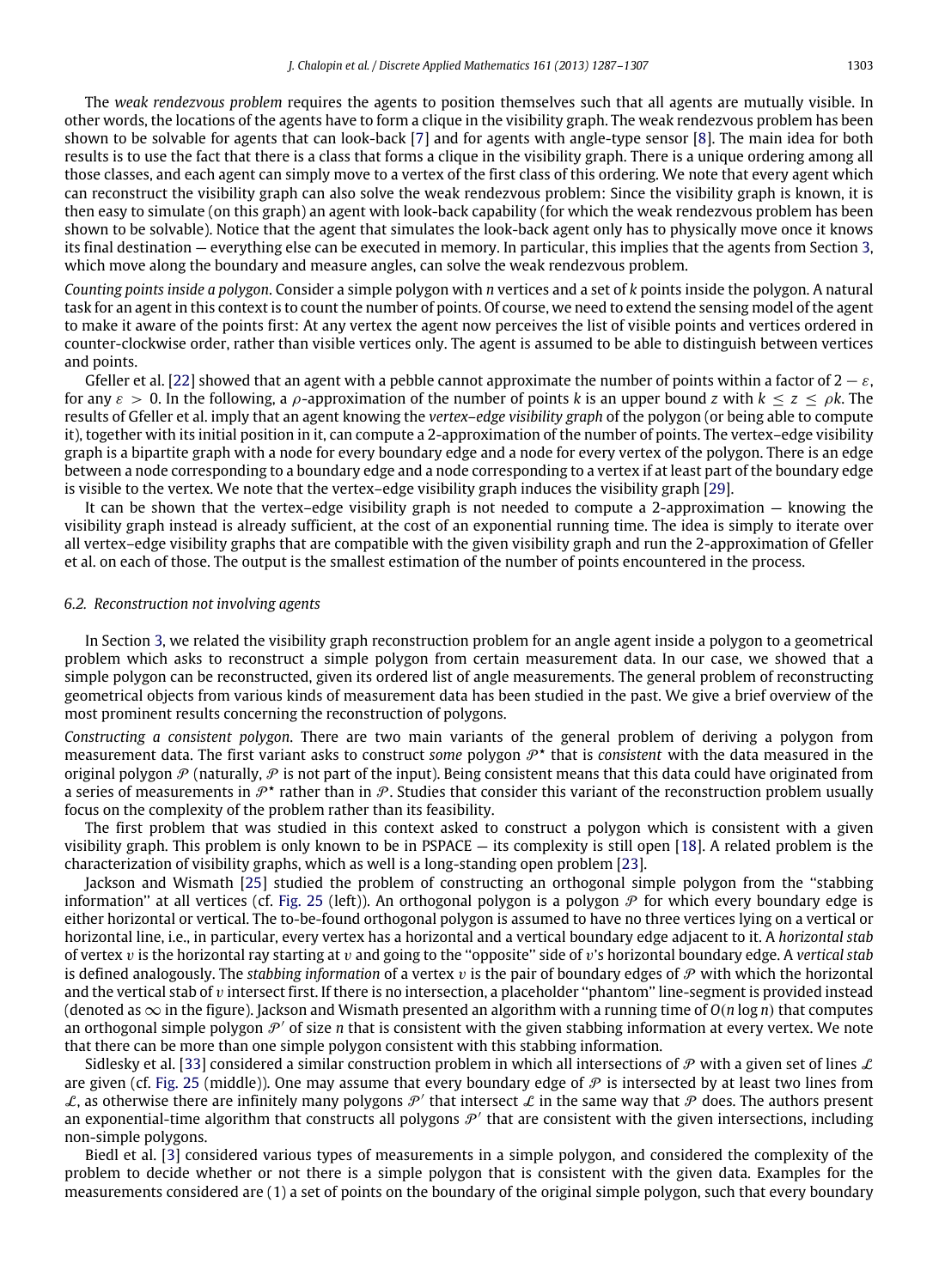<span id="page-17-0"></span>

**Fig. 25.** Constructing consistent polygons from different kinds of data. From left to right: construction of orthogonal simple polygons from stabbing information; construction of polygons from line intersections; construction of simple polygons from visibility polygons of certain points in the interior.

edge contains at least one point, and (2) a set of visibility polygons, i.e., the regions of the polygon that are visible from certain points in the polygon (for the latter, cf. [Fig. 25](#page-17-0) (right)). If no restriction on the shape of the polygon is enforced, the problem was shown to be NP-hard for each type of data considered in the study. Polynomial-time algorithms were given for special cases only, such as when the polygon is required to be orthogonal and monotone, or star-shaped. Other special cases remain NP-hard, such as when the polygon is required to be orthogonal but not monotone.

Rappaport [\[31\]](#page-20-21) considered the *orthogonal-connect-the-dots* problem: Given a set of points in the plane, find an orthogonal simple polygon whose vertices coincide with these points (cf. [Fig. 26](#page-18-0) (left)). Note that here the points are not given in a particular order. Rappaport was able to show that the problem is NP-complete, when 3 consecutive points on the boundary can lie on a horizontal or vertical line.

*Reconstructing the polygon*. The second variant of the construction problem asks to reconstruct *the original* polygon P from data measured in  $\mathcal{P}$ . Solving this problem not only involves constructing a consistent polygon, but also requires to show that, among all polygons,  $\mathcal P$  itself is the only polygon that is consistent with the data measured in  $\mathcal P$ . This type of reconstruction problem arises naturally in the context of autonomous agents mapping polygonal environments: It is not enough for an agent to construct *some* polygon which is consistent with its observations, the agent wants to find the exact polygon it is located in. Here the focus is on the question whether reconstruction is at all possible from the given data, finding efficient algorithms is only of secondary interest.

Recall the orthogonal-connect-the-dots problem mentioned above (cf. [Fig. 26](#page-18-0) (left)). O'Rourke [\[28\]](#page-20-22) considered the problem further and showed that if no three consecutive vertices on the boundary of the polygon lie on a vertical or horizontal line, then the coordinates of the vertices determine the polygon uniquely. What is more, he showed that in this case the problem is not NP-hard anymore, by providing an algorithm that solves the reconstruction problem in time *O*(*n* log *n*).

In Section [3.1](#page-4-2) we focused on reconstructing a simple polygon  $\mathcal P$  from its ordered list of angle measurements, and we showed that  $P$  is indeed the only polygon consistent with this data. Moreover, we developed a polynomial-time algorithm that finds the original polygon  $P$ . These results appeared in [\[16\]](#page-20-1).

Coullard and Lubiw [\[12\]](#page-20-23) studied the problem of deciding whether a given edge-weighted graph is the *distance visibility graph* of a polygon, i.e., a visibility graph with edge-weights equal to the length of the corresponding line segments in the plane. Note that this question is easy to decide in exponential time, by trying out all Hamiltonian cycles and repeatedly triangulating the graph based on the current cycle. If one of these triangulations can be embedded in the plane as a simple polygon (and the other edge-weights not used in the triangulation are consistent with the embedding), then, and only then, the given graph is a distance visibility graph. Furthermore, the resulting polygon is uniquely defined by the distances. Coullard and Lubiw gave a necessary condition for a graph (without distances) to be the visibility graph of a polygon, and, based on this property, the authors proposed a polynomial-time algorithm that decides whether a given edge-weighted graph is the distance visibility graph of a simple polygon.

Snoeyink [\[34\]](#page-20-24) showed that every simple polygon  $P$  on  $n$  vertices is uniquely determined by its triangulation given as a graph, its *boundary angles*, and its (*n* − 3) *cross-ratios* (cf. [Fig. 26](#page-18-0) (right)). A *cross-ratio* of a non-boundary edge of a triangulation is defined in terms of quadrilaterals, i.e., pairs of triangles with a common edge in the triangulation. If *a*, *b*, *c* and *a*, *d*, *e* are the edges of both its triangles in counter-clockwise order, the *cross-ratio* of a quadrilateral is the product of the lengths of *b* and *d* divided by the product of the lengths of *c* and *e*. A *boundary angle* of a polygon at vertex v is the angle inside  $P$  which is enclosed by the two boundary edges adjacent to  $v$ .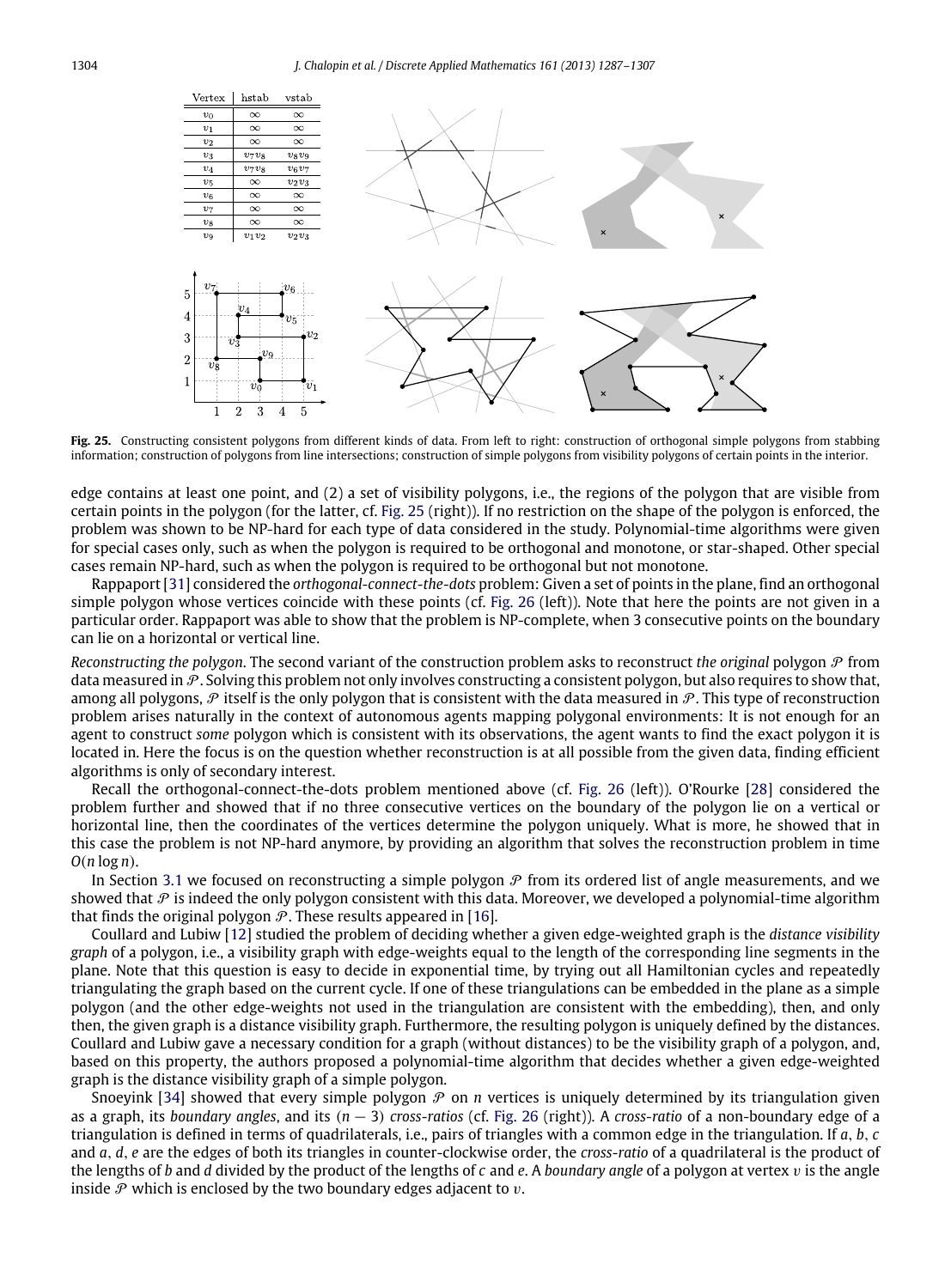<span id="page-18-0"></span>

Fig. 26. Reconstructing a polygon from different kinds of data. Left: reconstruction of an orthogonal simple polygon from the coordinates of its vertices. Right: reconstruction of a simple polygon from the triangulation of its visibility graph with cross-ratios and boundary angles. The top figure shows the triangulation of the visibility graph, where each edge is labeled by the cross-ratio of the corresponding quadrilateral. The bottom picture shows the underlying triangulation of the polygon, where each edge is labeled by its length.

#### *6.3. Agents exploring other environments*

The basic agent, as defined in Section [2,](#page-1-0) moves along the edges of the visibility graph of a simple polygon. We can readily generalize this model for an agent that moves inside arbitrary graph-like environments. In fact, some of the techniques that we introduced in the previous sections were originally developed for this more general setting. In the following, we mention some key results for the exploration of graph-like environments. Research has mostly focused on determining under which circumstances an agent can explore and reconstruct an arbitrary connected graph.

Intuitively, exploring a general graph-like environment is more difficult for the agent, since it cannot exploit the structure of the underlying geometry. For example, the visibility graph of a simple polygon always contains a Hamiltonian cycle (the boundary), and we have assumed in this paper that the agent is able to distinguish the edges of this cycle from other edges by their labels. In the general setting, there is no such assumption on the labeling, except that the edges incident to each vertex are assumed to be mutually distinguishable, i.e., the graph is assumed to be locally oriented. On the other hand, in the general setting, the agent is usually assumed to be able to look-back. We will see shortly that in contrast to the exploration of visibility graphs, in general graphs the ability to look-back alone does not enable the agent to reconstruct the graph. Because of the look-back ability, we can model the general setting as the exploration of an undirected, edge-labeled graph of *n* vertices and *m* edges.

The exploration becomes straightforward when the nodes of the graph are labeled by distinct identifiers. Then, the map construction problem is equivalent to the traversal problem, since the map can easily be constructed as soon as the identifiers of the endpoints of every edge are known. As the agent is capable of looking back, it can retrace its movements and solve the traversal problem by employing a conventional depth-first search algorithm. In fact, the depth-first traversal is asymptotically optimal in terms of the number of required moves, as it needs Θ(*m*) moves — obviously no other solution can do better, as it has to travel along each edge at least once. A modified version of the algorithm which takes  $m + O(n)$  moves has been proposed by Panaite and Pelc [\[30\]](#page-20-25). Another variation of the traversal problem, the so-called *piece-meal exploration*, has been studied by Awerbuch et al. [\[1\]](#page-19-3). Here, the agent can only execute a certain number of moves before it has to return to its home-base (e.g., for refueling).

The map construction problem becomes more challenging in an anonymous graph in which nodes are unlabeled. In this case, traversing the graph is not equivalent to map construction except for some special classes of graphs such as trees. If an upper bound on the diameter of the graph is known (e.g., *n* or the diameter itself), traversal can always be achieved by trying all possible walks up to a length equal to this bound. Note that the knowledge of an upper bound on the diameter is necessary for terminating the traversal, without this bound the agent can still travel all edges within a finite time, but it does not know when this point is reached and can thus not stop after any finite time. While we generally do not assume a bound on the memory of the agent, it was shown that it needs at least Ω(log *n*) bits to traverse a graph of size *n* [\[20\]](#page-20-26). The long standing open question about the space complexity of graph traversal was closed by Reingold [\[32\]](#page-20-27), who showed a matching upper bound of *O*(log *n*) bits on the required memory.

Even though all (connected) graphs can systematically be traversed by an agent, the map construction problem cannot be solved in general. We have seen examples for indistinguishable non-isomorphic directed graphs in Section [4](#page-7-0) (cf. [Fig. 15\)](#page-9-1).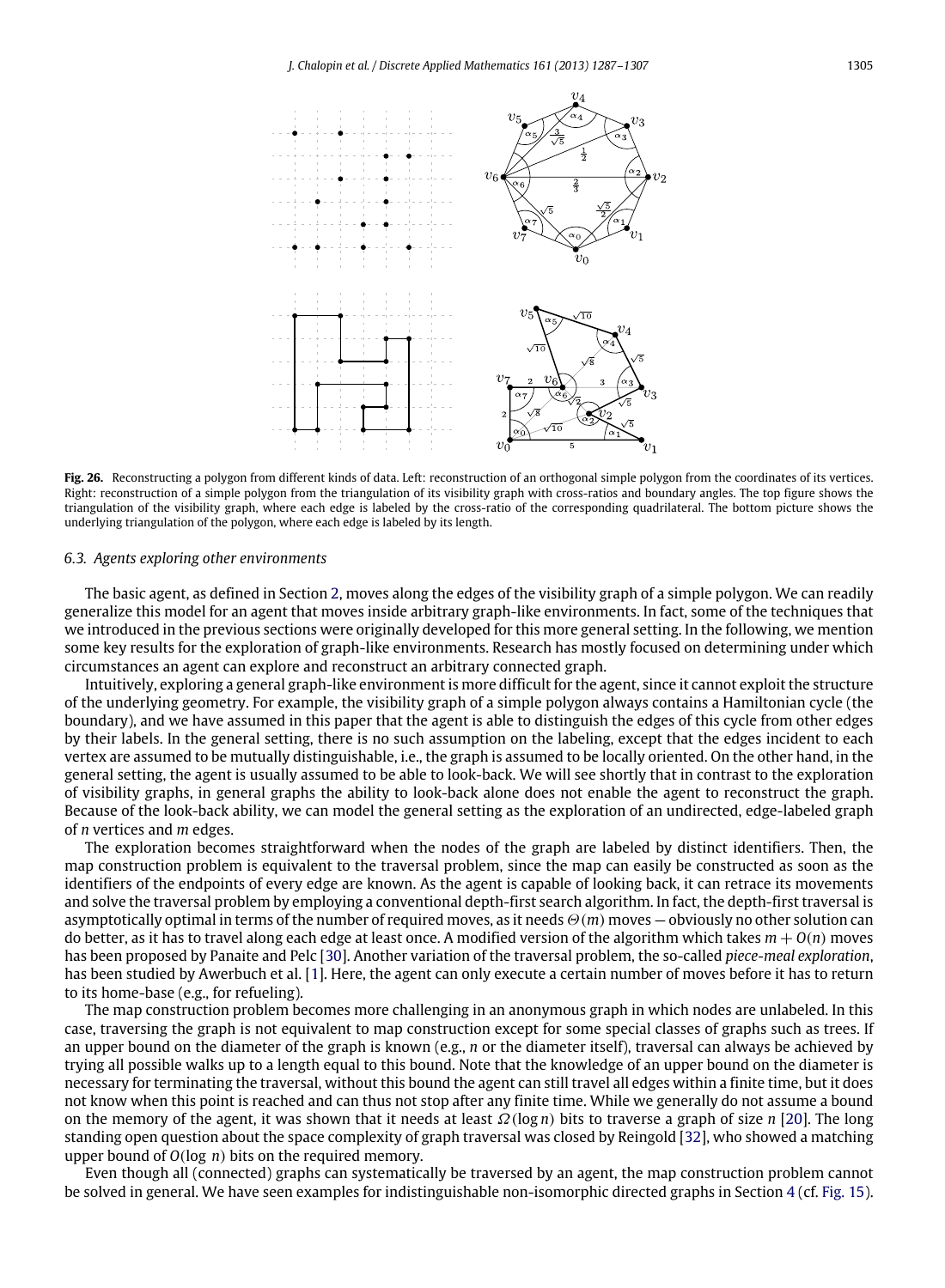<span id="page-19-4"></span>

**Fig. 27.** Two non-isomorphic graphs *G* (left), *H* (right) that are indistinguishable together with their minimum base graph *B* (center). The numbers on the nodes represent the equivalence classes with respect to symmetry. Edge labels are omitted to not clutter the figure.

It turned out that in polygonal environments, the capability of ''looking back'' empowers the agent to distinguish any pair of visibility graphs, assuming an upper bound on *n* is known. Intuitively, this does not carry over to general graphs due to symmetries that can occur. As an example for indistinguishable undirected graphs, consider the pair of graphs *G*, *H* shown in [Fig. 27.](#page-19-4) The two graphs are non-isomorphic, but an agent traversing graph *G* makes the exact same observations as an agent traversing graph *H*, provided that both agents start on corresponding vertices. Thus, both these graphs are nonrecognizable, i.e., the map construction problem cannot be solved for either of them. The class of all recognizable graphs has been characterized by Yamashita and Kameda [\[36\]](#page-20-28).

A main problem to tackle when constructing a map is how to deal with the observed symmetries. One way of breaking symmetries in a graph is to equip the agent with some means of marking a node, i.e., making a node locally distinguishable from all other nodes (cf. Section [2\)](#page-1-0). For instance, the agent may have a pebble (cf. Section [5\)](#page-12-0) – a simple device that can be placed on a node such that the agent recognizes the node whenever it comes back to it. A stronger model assumes that there is a *whiteboard*at each node, which allowsthe agent to leave information that it can access and modify on subsequent visits of the node. The simple model with a single pebble is already enough to fully break all symmetries and enable the agent to construct a map of any graph: Starting with a map containing just the initial node, the agent extends its map one edge at a time by traversing an edge, marking the other end with the pebble, and then backtracking and checking whether the now marked node was visited before and thus already is part of the map. The model fails if there are multiple identical and indistinguishable agents (with indistinguishable pebbles) working in parallel. In this case not even a whiteboard at each node is sufficient.

In directed graphs, if agents cannot look-back, an agent can still always systematically traverse the graph assuming an upper bound on its size is known, by trying all possible graphs and starting locations and traversing all walks for each choice, similar to the procedure in Section [4.1.](#page-8-2) However, such an exploration algorithm generally requires exponential time. Bender et al. [\[2\]](#page-19-5) showed that if an upper bound on the size of the graph is known a priori, an agent with a pebble can always construct a map of a directed, strongly connected and locally oriented graph using a polynomial number of moves. Without prior knowledge on the total number of vertices *n*, they showed that Θ(log log *n*) pebbles are necessary and sufficient to solve the map construction problem.

We saw in Section [4](#page-7-0) that an agent exploring any directed graph *G* can always construct the minimum base graph of *G*, provided that at least an upper bound on the number of vertices is known. When operating in an undirected graph, the same result of course carries over. The result was originally obtained by a different proof though, using the fact that the information encoded in the view of a node is already contained in its view up to level  $(n - 1)$  [\[27\]](#page-20-8). The resulting property is the same as in Section [4.](#page-7-0) Chalopin et al. [\[9\]](#page-20-29) showed how to construct the minimum-base graph of an undirected graph in polynomial time if an upper bound on the number of vertices is known.

The initial knowledge of an agent does not have to be about the number of vertices *n*. An important question is how much prior information is necessary for mapping a general (undirected) graph. It has recently been shown that, in the worst case, solving the map construction problem for graphs of *n* vertices and *m* edges can require initial knowledge of Ω(*m* log *n*) bits [\[13\]](#page-20-30). This is as much information as it takes to store the graph itself, e.g., by storing a list of edges.

### **Acknowledgment**

This work was carried out when the author was at ETH Zurich.

### **References**

- <span id="page-19-3"></span>[1] B. Awerbuch, M. Betke, M. Singh, Piecemeal graph learning by a mobile robot, Information and Computation 152 (1999) 155–172.
- <span id="page-19-5"></span>[2] M. Bender, A. Fernandez, D. Ron, A. Sahai, S. Vadhan, The power of a pebble: Exploring and mapping directed graphs, in: Proceedings of the 30th ACM Symposium on Theory of Computing, 1998, pp. 269–287.
- <span id="page-19-2"></span>[3] T. Biedl, S. Durocher, J. Snoeyink, Reconstructing polygons from scanner data, in: Proceedings of the 20th International Symposium on Algorithms and Computation, 2009, pp. 862–871.
- <span id="page-19-0"></span>[4] D. Bilo, Y. Disser, M. Mihalák, S. Suri, E. Vicari, P. Widmayer, Reconstructing visibility graphs with simple robots, Theoretical Computer Science 444 (2012) 52–59.
- <span id="page-19-1"></span>[5] P. Boldi, S. Vigna, Fibrations of graphs, Discrete Mathematics 243 (1–3) (2002) 21–66.